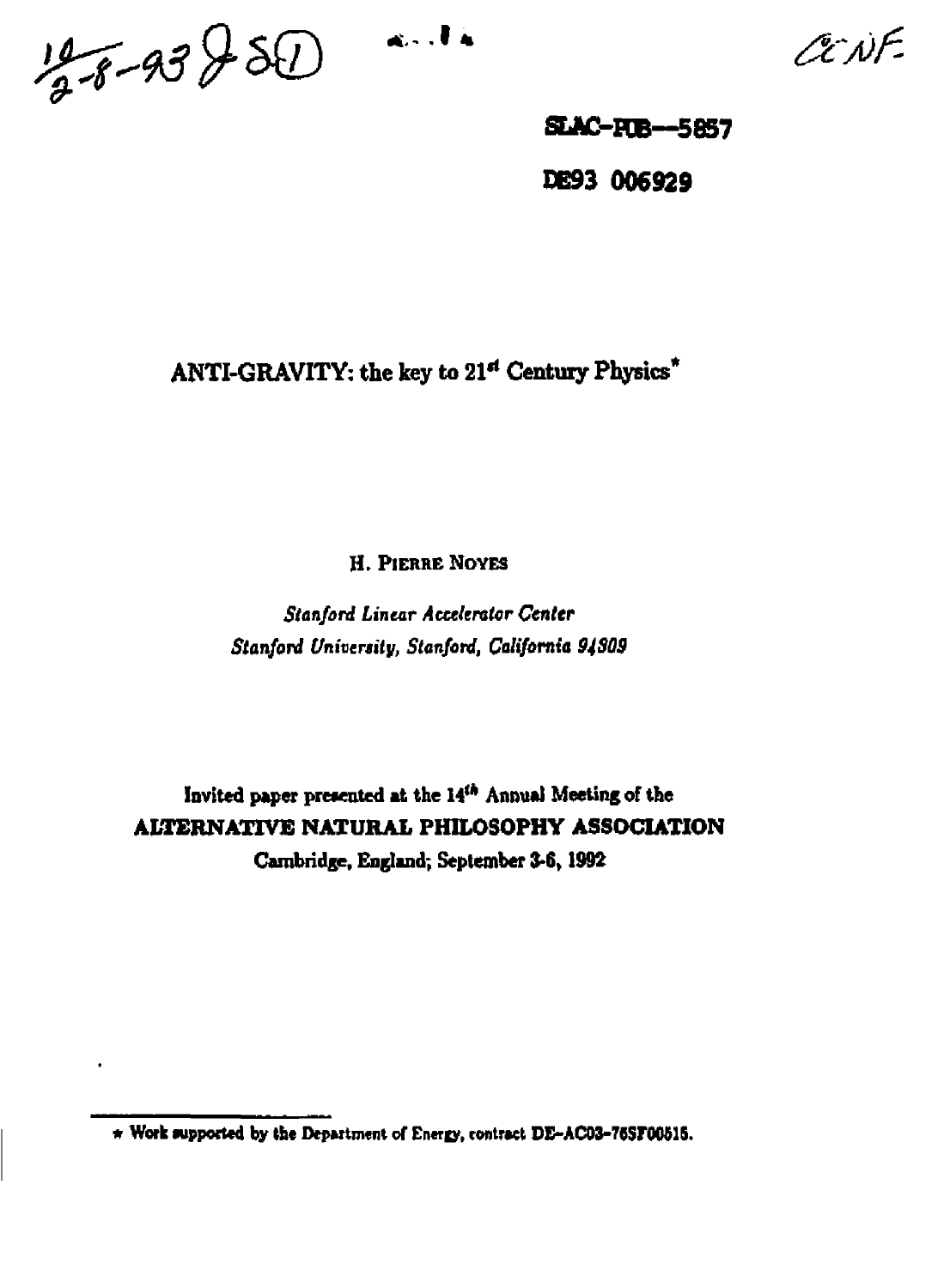#### **Abstract**

**The masses, coupling constants and cosmological parameters obtained using**  our *discrete* and *combinatorial physics* based on *discrimination* between *bit-strings* **indicate that we can achieve the unification of quantum mechanics with relativity which had become the goal of twentieth century physics. To broaden our case we show that limitations on measurement of the position and velocity of an individual massive particle observedin a colliding beam scattering experiment imply real, rational commutation relations between position and velocity. Prior to this limit being pushed down to quantum effects, the lower bound is set by the available technology, but is otherwise** *scale invariant* **Replacing force by force per unit mass and force per unit charge allows us to take over the Feynman-Dyson proof of the Maxwell Equations and extend it to weak gravity. The crossing symmetry of the individual scattering processes when one or more particles are replaced by anti-particles predicts both Coulomb &Ui action (for charged particles)** *and* **a Newtonian repulsion between any particle and its anti-particle. Previous quantum results remain intact, and predict the expected relativistic fine structure and spin dependencies. Experimental confirmation of this anti-gravity prediction would inaugurate the physics of the twenty-first century.** 



*^jd^f-tof-\*<sup>9</sup> ?—'* 

*,£\*•>*  v;w yf *-•* >•!•\* DOCUMENT \*. uw^-v: *•.:.-*

طخ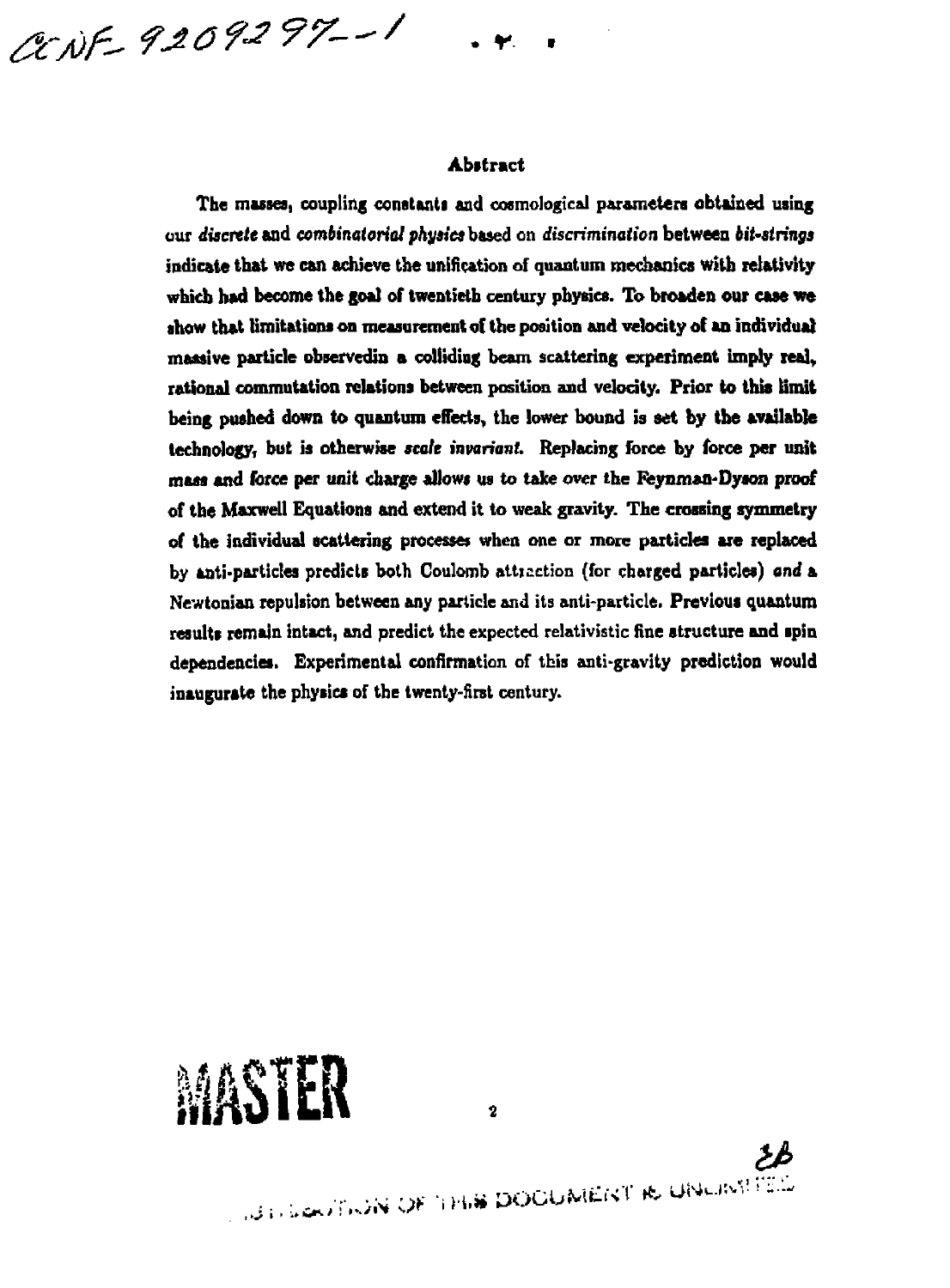### **1. WE NEED A NEW STRATEGY**

The ANPA program has achieved a number of quantitative successes in calculating most of the fundamental mass ratios, coupling constants, and cosmological **parameters needed in elementary particle physics and physical cosmology. These are summarized in the Table which concludes this paper. One might think that this success, which conventional "theories of everything" are aiming at, but have no more than vague ideas as to how to accomplish quantitatively, would provoke some interest among physicists and cosmologists. Yet when I finally succeeded in getting a short announcement published in the magazine that goes to all US Physicists.**<sup>11</sup> I only got one enquiry  $-$  a brief "What the hell is going on?"! I replied **with technical details, but got no response. I have also tried to involve several**  elder statesman of my acquaintance, but among the theorists have garnered little **interest.** 

**The stock response is "Predict something that hasn't been observed." Of course no other theorist is doing that in our sense. They usually take a generous amount of both structure and parameters from existing experiments and attempt to compute a correction or two that might be observable. To play that game, we have to analyse nearly half a century of theoretical and experimental work by thousands of the best physicists in the world and recast it in our own terms. I am making progress along these lines, but without the help of eager and conventionally trained colleagues, cannot hope for any rapid developments. Even the top quark mass is getting pinned down; this is the last well defined parameter that could be predicted prior to experimental observation. Improvement on the values of the Kobiyashi-Mukawa mixing angles will get us little recognition. There are enough theories of neutrino masses around to insure that one of burs would be bound to have a successful conventional alternative. About all we can do is make the negative prediction that there should be no Higgs mesons with simple structure. However, we can expect many of the effects which will be used to "discover" Higgses are also contained in our theory. A clean discrimination between our the-**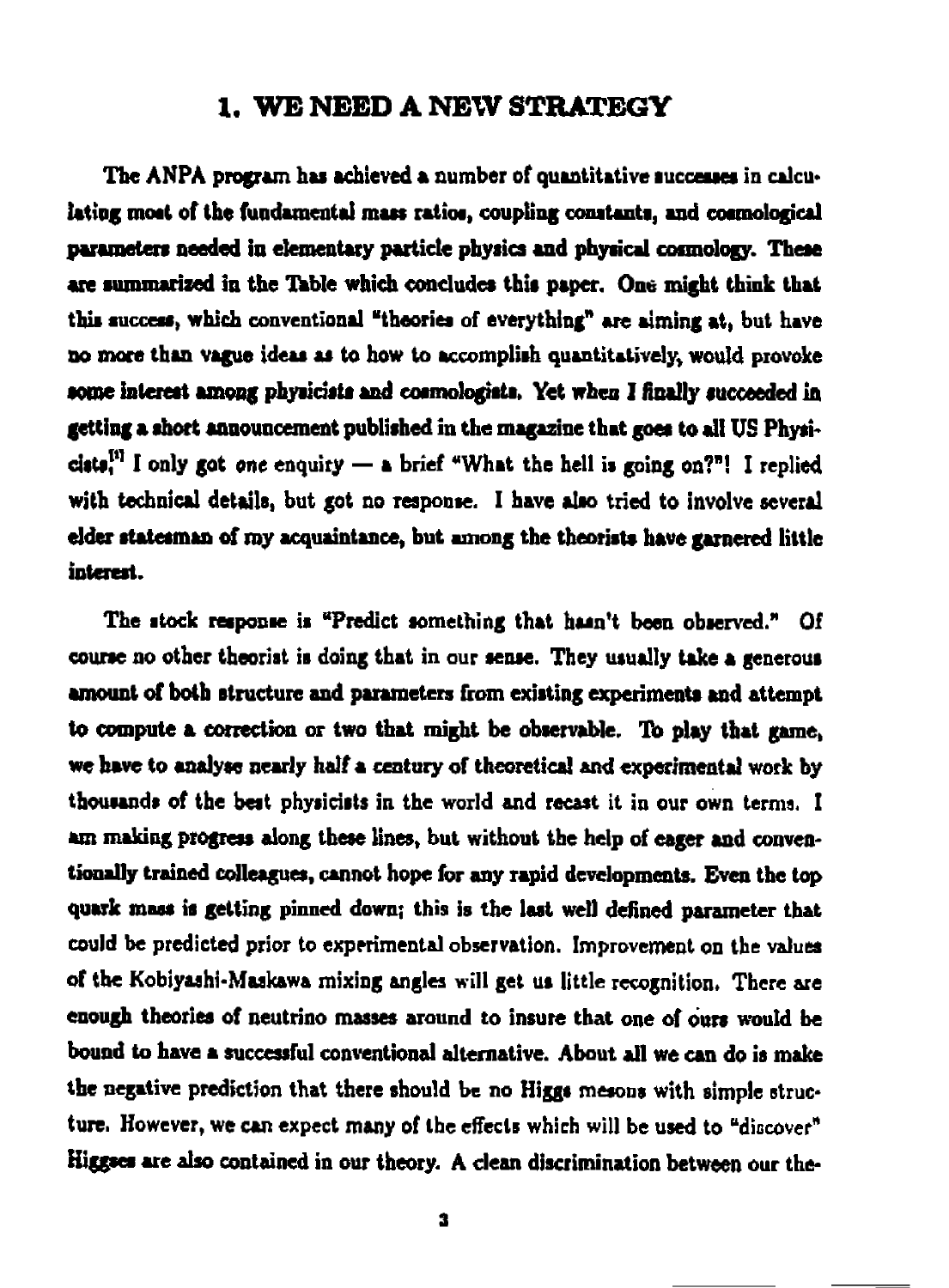ory and conventional alternatives will take even more work than getting the K-M parameters right, and will require many of the same steps.

**Of course some members of the ANPA community resist the idea that we are trying to construct a new physical theory to be evaluated using the same criteria as those employed by the establishment. But, at least to the jaundiced eye of this physicist, I see no evidence that conceptual clarity and philosophical purity will do us much good. Many mathematicians and computer scientists claim just that, and ! tee no likelihood that we will stand out among the host of competitors. Physicists pay no attention to that vast body of literature in any case. Those of us who want**  to convince *physicists* that the ANPA program has led to exciting new results will **have to find a new strategy.** 

**Fortunately, experimental high energy physicists are more willing than the theorists to entertain new ideas. They are properly distrustful of theorists, and unhappy with an experimental situation that relies so heavily on intricate theoretical calculations to "measure\*\*** *anything.* **Maurice Goldhaber was intrigued with the idea that anti-matter might fall up, and suggested looking into tests with muonium and anti-muonium, Direct free fall tests are impossible because of the 2.2 microsecond lifetime. But be is looking into another possibility, which — so far — be is keeping close to his chest. Tne experimental groups working with anti-protons and trying to produce anti-hydrogen atoms have a lively interest in the prediction that anti'protons will fall up which Starson and I made at ANPA WEST 7.<sup>W</sup> I have recently reviewed their experimental programs!<sup>11</sup>**

**Making & case for anti-gravity has provoked more interest in the ANPA program among physicists than anything else to date. I propose to follow it up vigorously. I believe that even if the prediction fails, we will get more constructive attention from that failure than from any improvement in our quantitative predictions, no matter how impressive. But even within ANPA, I have failed to elicit any attempts to improve on or to refute my arguments for anti-gravity. I hope that this paper will stimulate or provoke some constructive criticism.**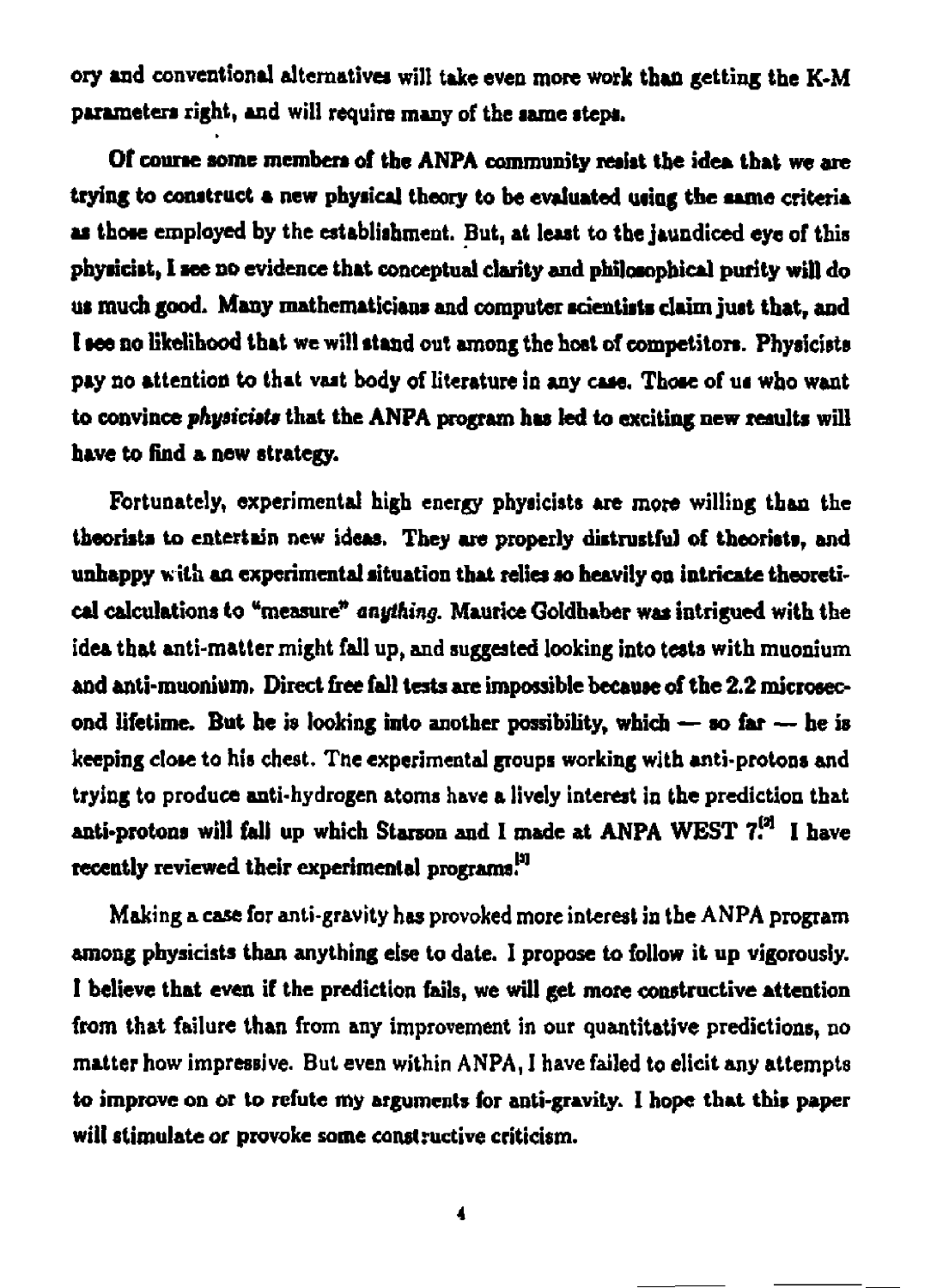## **2. BOHR-ROSENFELD REVISITED**

**Bohr and Itosenfeld!'''<sup>1</sup> proved that the restrictions ca measurability due to**  the nen-relativistic uncertainty principle applied to the charges and currents which detect the fields can be used to derive the commutation relations between the electric field  $\boldsymbol{E}$  and the magnetic field  $\boldsymbol{H}$  which are more easily obtained by the legemenderain of "second quantization". Basically, this is possible because the theory involves only *h* and *c*, leaving it *scale* invariant. This allowed them to use **as complicated an apparatus a\* they liked** *within* **» wavelength of the radiation. Their apparatus consisting of rigid rods and springs, massive charged objects and**  current loops. The rods and springs are used to compensate, in so far as possible, for radiation reaction, and can get pretty complicated. One post-doc who reviewed **the paper at a SLAC seminar called it an exercise in nineteenth century electrical and mechanical engineering!** 

**In the course of preparing the final version of my paper for PIRT III,<sup>M</sup> I came**  to realize that the non-commutativity of position and momentum measurements **made using macroscopic counters can be cast in a scale-invariant form by male\* ing angular momentum per unit mass (area change per unit time) the basis of quantisation rather than angular momentum. Then the unit\* of quantisation of length and time and the measurement of mass ratios depend only on space-time measurements. For instance they can be related to the smallest measured vetecity in units of e, and a scale invariant quantity set by technological assumptions. Thus the basis for the Bohr-Rosenfeld argument can be recast** *without* **introducing**  Planck's constant provided only that the sources and sinks of the field are relativis**tic charged particles. This removes the restriction of their paper to non-ielativistic quantum mechanics, which is obviously desirable.** 

**Once one has scale invariant commutation relations between position, veloc\* ity and angular momentum per unit mass, the very peculiar proof of Maxwell's**  Equations which Feynman showed to Dyson in October, 1948 but refused to pub**lish during his lifetime<sup>1</sup> " becomes understandable. I had argued elsewhere that**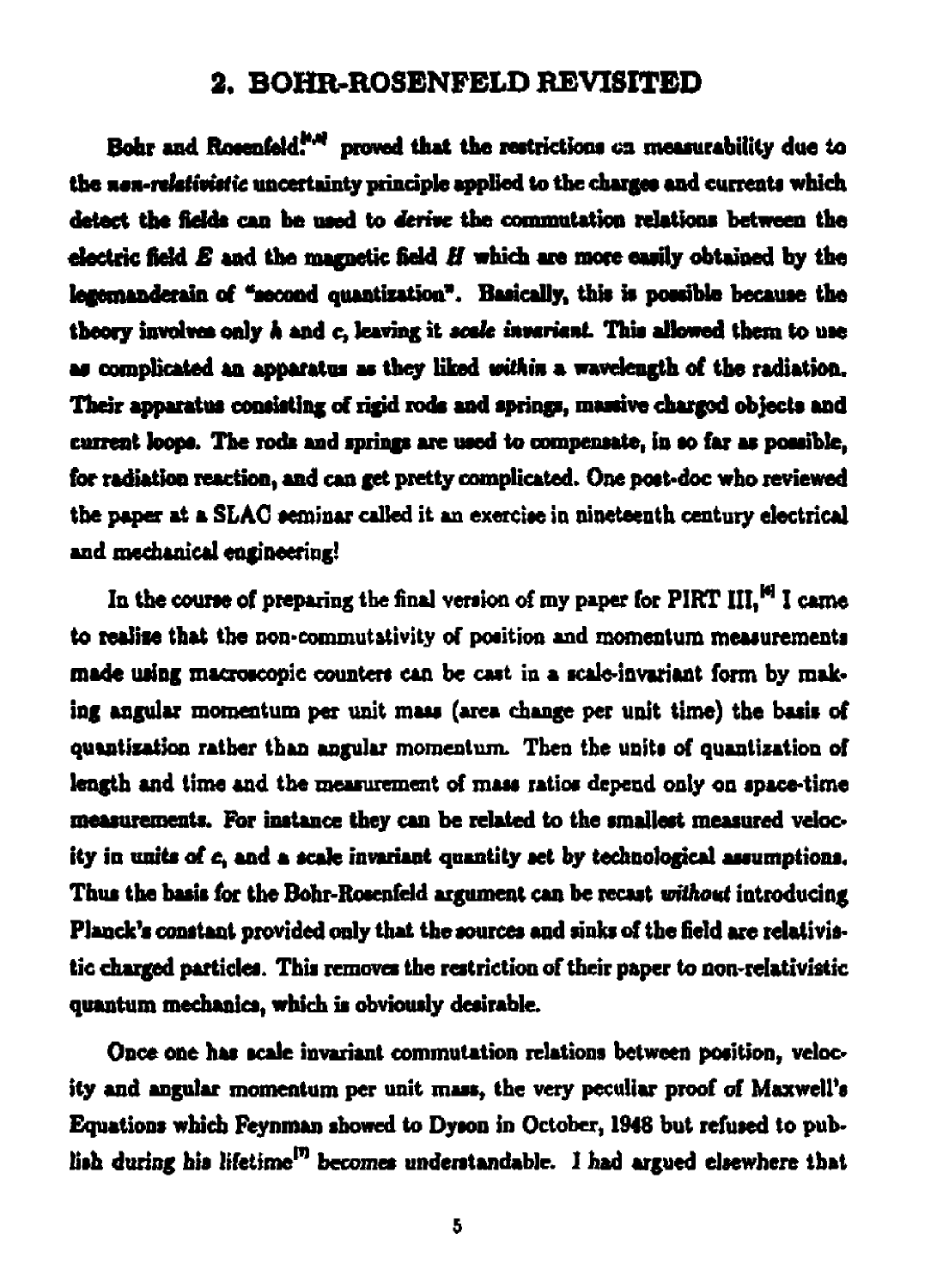**this derivation is rigorous within the framework of bit-string physics. The new derivation prevented here it scale invariant, making the proof even more generaL**  It therefore seems worth while to present this new result before discussing the **gravitational field.** 

## **3. PROOF OF THE MAXWELL EQUATIONS**

The Feynman-Dyson proof of the Maxwell Equations starts with Newton's **Second Law** 

$$
m\bar{x}_j = F_j(x, \dot{x}, t); j \in 1, 2, 3
$$

**and the commutation relation!** 

$$
[x_j, x_k] = 0 \qquad D-2
$$

$$
[x_j, \dot{x}_k] = i\hbar \delta_{jk} \qquad D-3
$$

and proves that there exist fields  $E(x,t)$  and  $H(x,t)$  satisfying the Lorentz force **equation** 

$$
F_j = E_j + \epsilon_{jkl} \dot{x}_k H_l \qquad D-4
$$

**and the Maxwell Equations** 

$$
div H = 0 \t\t D-5
$$

$$
\frac{\partial H}{\partial t} + \text{curl } E = 0 \qquad D - 6
$$

**The proof relies on the Jacobi identities and taking a total derivative with respect to time, but involves no formal subtleties.** 

Because our theory is relativistic, we measure all speeds in units of c. Since, **by definition, e =\* 299 792 458 m** *sce~<sup>l</sup>*  **we can always pick our dimensional scales in such a way that these speeds for any massive particle in any one direction are**  rational fractions less than unity.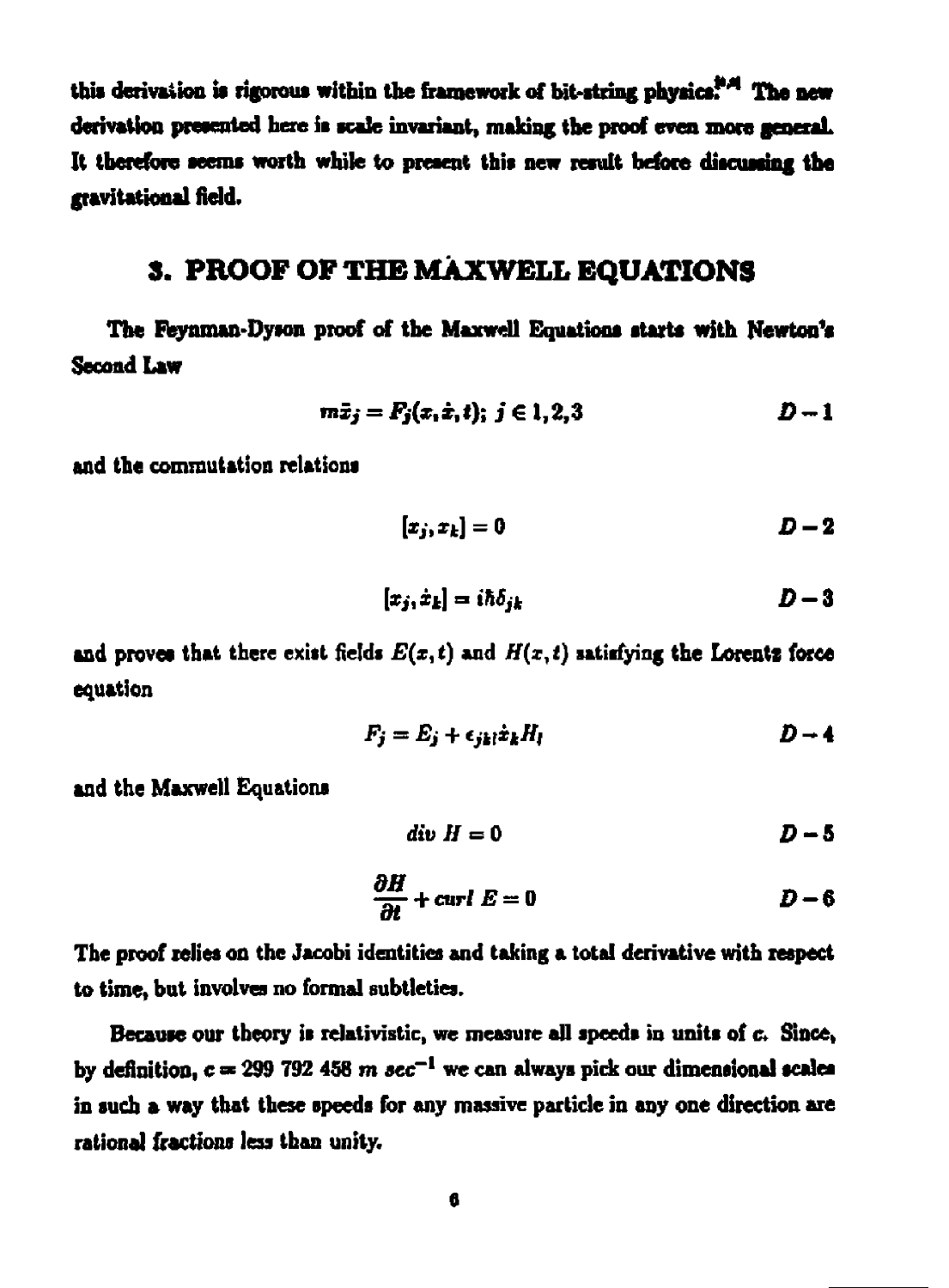**Our first step is to eliminate the concept of maw from tbe problem in favor of mass ratios measured relative to some standard particle beam using only space, time, velocity and velocity change measurements. For this purpose we use counter leJescope\* consisting of two** *counter\** **with thickness Af containing recording clocks having the time between ticks**  $\Delta t$ **. We pick our units such that**  $\Delta l = c\Delta t = 1$ **, making all measurable distances and times iftiejers. This commits us to insuring**  that we never talk about fractional space and time intervals as measurable. If **the apacial Interval between the counters is** *L* **and the time interval between two sequential counter firings is** *T* **we attribute the counter firings to the passage of a particle with velocity**  $V = L/T$ . All data discussed here will be collected at **a slow enough rates so that the interval between the passage of particles allows**  this measurement to be unambiguous. We also assume that, to an accuracy to be **discussed, all four of the telescopes introduced below (eight counters) record the same speed.** 

Although, by hypothesis,  $V = L/T$  must be a rational fraction less than unity, **we will not in general be able to measure** *L* **and/or 7 to the neatest integer, lb represent this fact we define** 

$$
v = \frac{t'_1 - t_1}{t'_1 + t_1} = V = \frac{L}{T}; \quad L = N(t'_1 - t_1); \quad T = N(t'_1 + t_1) \tag{3.1}
$$

We assume that  $t'_1$  and  $t_1$  are known to the nearest integer and that  $N$  can be **estimated but not directly measured. By interference techniques we do not have time to discuss in this paper, one can measure relative path lengths and determine**  *N* **to the nearest integer. What remains unobservable is the time** *t* **in any interval**   $0 \leq t = n_1 \Delta t \leq t_1 + t_1'.$  In this finite and discrete language, we are talking **about a periodic phenomenon with N periods, each of duration**  $T(v) = t_1 +$  $t_1'$  whose absolute phase is unknown within a period. The fraction  $t/T < 1$  is **our conceptual equivalent of the unobservable phase of quantum mechanics in a**  *state* **invariant context bounded from below by measurement accuracy rather than something related to Planck's constant.**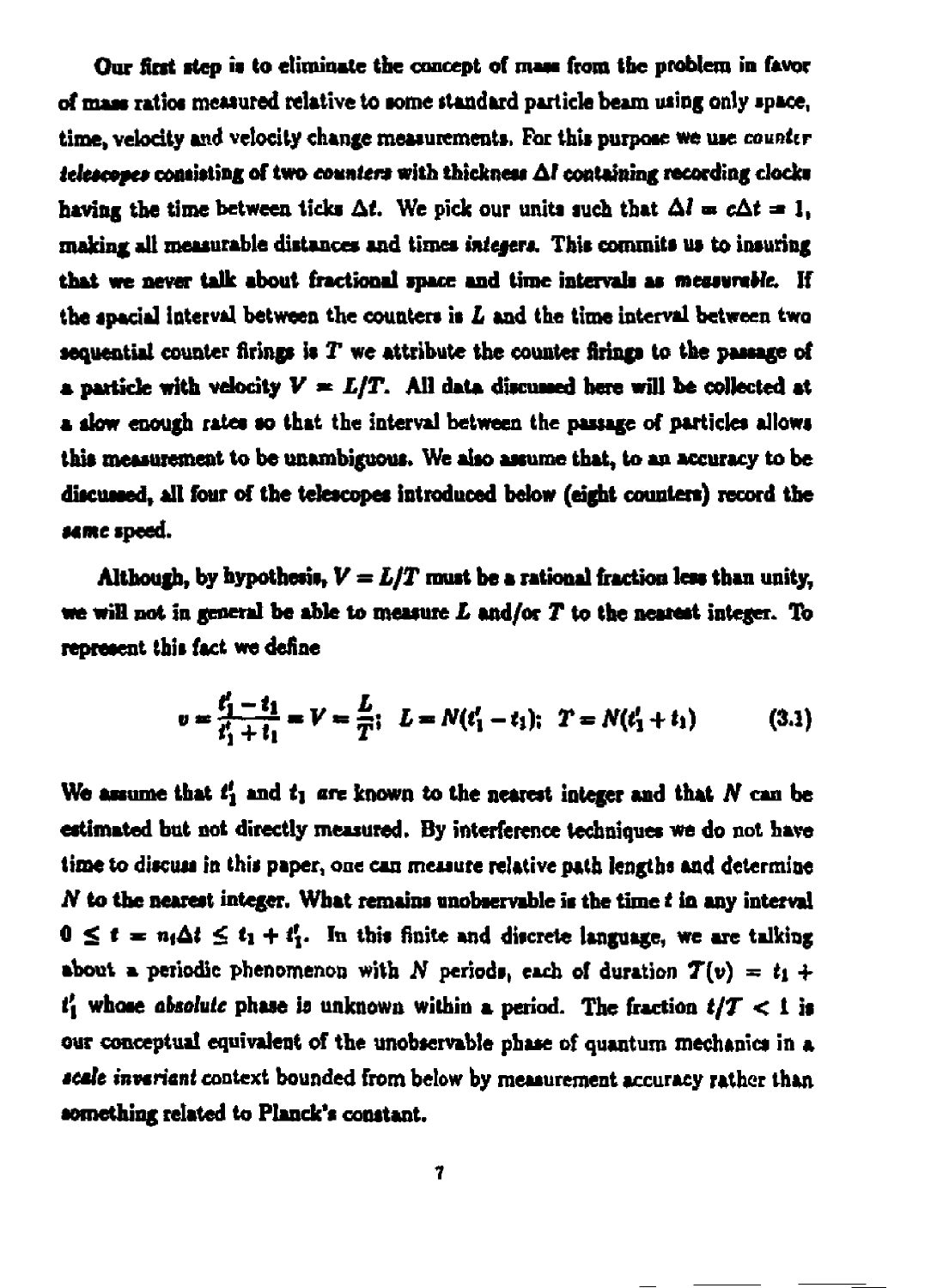Gur paradigm for position and velocity measurement is to use four counter telescopes 11',22',33', 44' all pointed at the same region. To a first approximation, **the lines ll',etc. all paw through a "circle of confusion"** *X* **of radius unity, We assume that the first two counter telescopes fire in the sequence 11\*22' and the second pair in the sequence 33\*44\*, and that 1'23\*4 lie on a circle of radius** *d*  **centered at** *X.* **We assume that the lines 1\*2 of length 6 and 3\*4 of length** *If* **are parallel and are bisected by a line perpendicular to them through** *X.* **That is we have two isosceles triangles with a common vertex and parallel bases. Calling their**  inferred heights  $h, h'$  and angles  $\pi - \theta$ ,  $\pi - \theta'$  we have, as a first approximation,

$$
h^2 = d^2 - \frac{1}{4}b^2 = 2d^2\sin^2\frac{\theta}{2} = h^2[(\frac{d}{b})^2 - \frac{1}{4}]
$$
 (3.2)

**and similarly for**  $h'$ **,**  $\theta'$ **.** We take as our coordinate directions *j* parallel to the altitudes  $\hat{h}_i \hat{h}^i$  and  $k$  parallel to the bases  $b_i, b'_i$ , and assign coordinates  $(x_i, x_k)$  as **follows:** 

$$
1': (0,0); \quad X:(h,b/2); \quad 2:(0,b) \tag{3.3}
$$

**We now relate this geometry to the common velocity** *v* **registered by all four counter telescopes and the fact that we can only measure times to au accuracy**   $\Delta T = t_1 + t'_1$ . Then

$$
1'X = X2 = d = 2\nu\Delta T; \quad 1'2 = b = (\frac{b}{d})2\nu\Delta T
$$
 (3.4)

**and the velocity components are** 

$$
v_j^{1'-X} = \left(\frac{h}{d}\right)v; \quad v_j^{X \to 2} = -\left(\frac{h}{d}\right)v; \quad v_k^{1/2} = \left(\frac{b}{2d}\right)v; \quad v_j^2 + v_k^2 = v^2 \tag{3.5}
$$

**In order to make this into a scattering experiment, we assume that each time**  we get the sequence of firings 11<sup>'22'</sup> we also get the sequence of firings 33'44'. For **sufficiently weak beams, this will be unambiguous. We attribute this confluence of**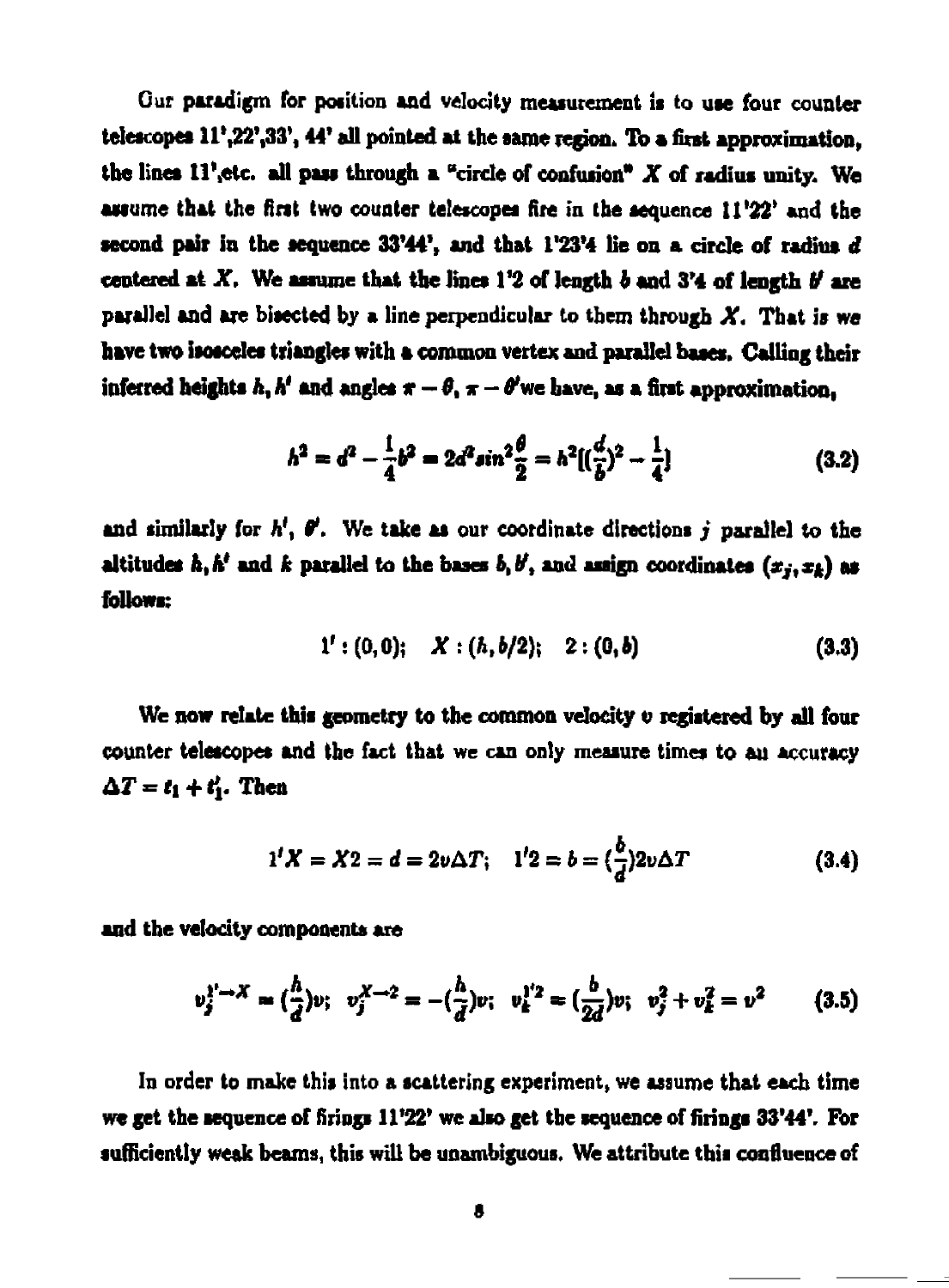events to the scattering of one particle from each beam within the region  $X$ . We can then *define* the ratio of the mass  $m<sup>t</sup>$  of the particles in the second beam to the mass m of the particles in the first beam by the equality

$$
m'b' = mb \tag{3.6}
$$

It is a matter of experience that the scale invariant equality  $m'/m = b/b'$  is inde**pendent of the commom measured velocity v for all known pairs of particles which can be compared in this way and hence demies a velocity invariant scale for all particles relative to any one type. Note that we make the comparison at the** *same velocity* **to avoid the complications of relativistic kinematics. This is why our theory can remove the puzzle stressed by Dyson that the Feynman derivation seems**  to produce peaceful coexistence between Newtonian and non-relativistic quantum **mechanics and the Lorentx invariant Maxwell equations they seem toimply.** 

**This step allows us to replace forces — which historically related muses compared inertially to masses compared using weight — by mass ratios using the**  relativistic equivalent of Newton's Third Law, a step we freely acknowledge was **suggested to us by Mach in his** *Science of Mechanics.* **The advantage of using this macroscopic and operational** *change* **in the velocity** *2v* **am<sup>8</sup> § is that we can measure both the magnitude** *v* **and the scattering angle** *0* **using macroscopic counter telescopes. Although we have described this situation as if the particles met at a point, all we can measure macroscopically are the scattering angles 0,0\* and the common rational fraction velocity to some finite accuracy. Thus, the "interaction" could well he** *nan-local* **As we have shown elsewhere!'<sup>4</sup> this description is invariant under appropriate rational velocity boosts and finite angular rotations. We claim this is the appropriate starting point for a** *scale invariant rclaiivistic action at a distance* **theory, Comparison of the different mui beams at the same speed allows us to defer discussion of relativistic kinematics to a later point in the development.** 

We can now start the proof, replacing Dyson's  $F_j$  by  $f_j \equiv \frac{F_j}{m}$ . We use a common time interval  $\Delta T$  to measure all velocities  $\dot{x}_i \equiv v_i$  and all velocity changes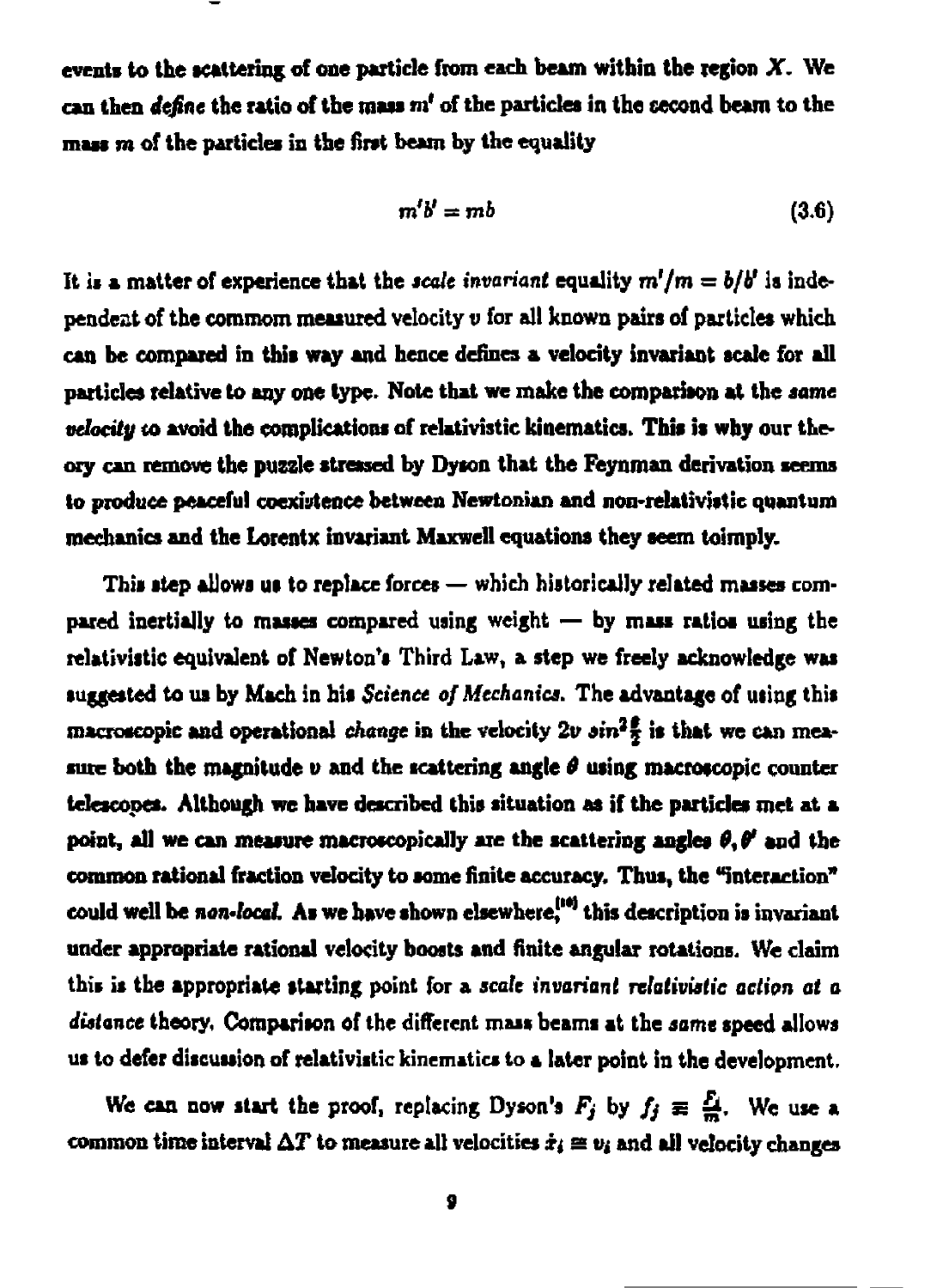$\Delta v_j$  (rather than discussing accelerations  $\bar{x}_j$ ). Then Newton's Second Law, (D-1), **becomes** 

$$
f_j = \Delta v_j \hspace{1cm} N-1
$$

Because the eight counters occupy fixed positions, the coordinate  $x_k = b/2$  of **tbe midpoint between 1' and 2 and between 3\* and 4 can be chosen independent of how we decide to interpret the measurement of position and velocity "at" X. Therefore Dyson's postulate (D-2) holds for us as well** 

**Our next step is to view this impulsive velocity change as a** *measurement* **of position** *Xj* **and velocity** *VJ* **of the particle in tbe first beam, to the limited accuracy allowed by the "circle of confusion<sup>1</sup> \* around** *X* **produced by our assumption that**  we cannot give meaning to distances less than  $\Delta l$  and times less than  $\Delta l$ . We have defined our units so that this is a circle of radius 1, until we fix the  $x_k$  coordinate **by (D-2). Then it becomes a line segment of length one between two coordinates**   $z_i^1 = h_1$  and  $z_i^2 = h_2$ . The lines from either  $h_1$  or  $h_2$  to either counter will have **lengths** 

$$
d_1^2 = h_1^2 + b^2/4; \ d_2^2 = h_2^2 + b^2/4 \qquad (3.7)
$$

If  $d_1$  runs from 1' to  $h_1$ , the velocity

$$
v_j^{1'-h_1} = +(\frac{h_1}{d_1})v \tag{3.8}
$$

which differs from the  $u_j$  in 3.5 by  $[(h_1/d_1) - (h/d)]v$ . Since our measurement **philosophy does not allow us to assign the momentum change to a point, tbe line**   $r_{2}$  must then run from  $h_{2}$  to 2 and the corresponding velocity component is

$$
v_j^{h_2 \to 2} = -(\frac{h_2}{d_2})v \tag{3.9}
$$

which differs from the  $v_j$  in 3.5 by  $[(\hbar/d) - (\hbar_2/d_2)]v$ . We can now attribute the **position measurement to position fa followed by a velocity measurement at position**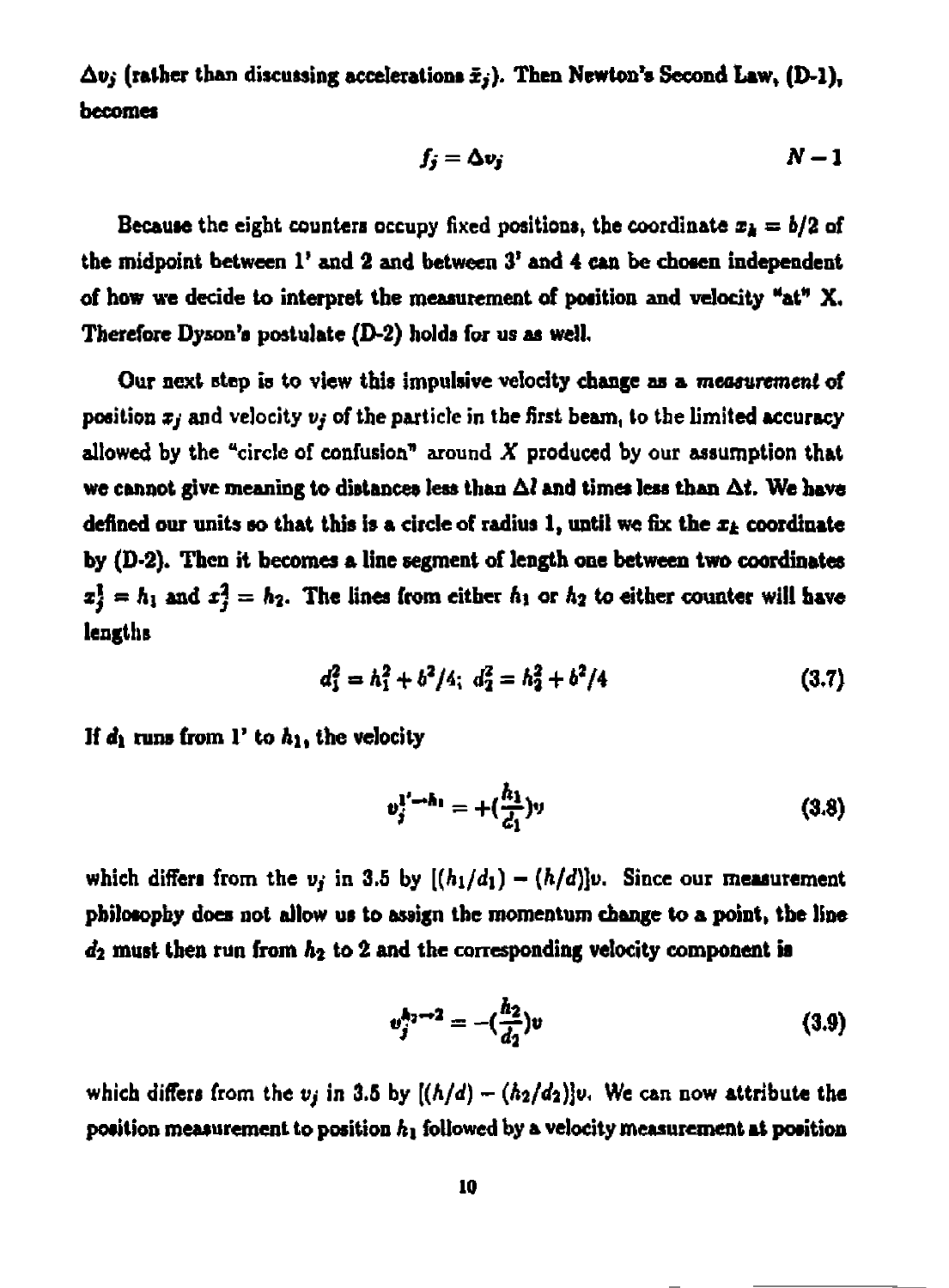$h_3$ , i.e.  $x_j = h_1$ ,  $|v_j| = (h_2/d_2)v$ , or in the opposite order, i.e.  $|v_j| = (h_1/d_1)v$ ,  $x_j = h_2$ . Hence  $[x_j, v_j] = \frac{h_1 h_2(d_1-d_1)x}{d_1d_2} \neq 0$  It is of little interest what this constant **is. All we need in this paper is that we can replace Dyson's (D-3) by** 

$$
[x_j, v_j] = C \delta_{jk} \qquad \qquad N-3
$$

where *C* is fixed by the accuracy achieved or postulated in the technology of scat**tering measurements. Examining the remaining steps in the Dyson proof, we find**  that they only require the commutator to be a *constant* independent of  $x_j, v_j$ , and not on this constant being imaginary. Therefore N-3 is a satisfactory replacement **for D-3 and removes Planck's constant fiom the problem altogether, provided only we do not encounter explicit quantum phenomena, such as the quantization of radiation independent of measurement accuracy below some threshold.** 

Equation D-4, interpreted as the force on a particle of charge e is a force per **unit charge rather than a. force per unit mass. But aa used to be well known, using only macroscopic measurements of particle trajectories with static electric and magnetic fields givet us only e/m and not e or m separately. So, once again we can make a scale invariant choice of units such that** *Fj* **in (D-4) is the same as**   $f_j$  in (N-1), leaving us with

$$
f_j = E_j + \epsilon_{jkl} v_k H_l \qquad N-4
$$

We now have in hand all the ingredients necessary to carry through steps (D-9) **to (D-21), the final step in the Dyson proof, which has now become fully algebraic. The algebra is uninformativeand will not be reproduced here. The only subtlety is the interpretation of total and partial derivatives as discrete differences along the lines of our derivation of the free particle Dirac equation. We will return to this problem on another occasion. One significant fact about the algebra used in the**  proof is that it no where makes use of the imaginary equation  $i^2 = -1$ . McGoveran has remarked that the "i" in quantum mechanics a "book keeping device" of no **deep significance. We have provided here a specific example of how this observation can be illustrated.** 

à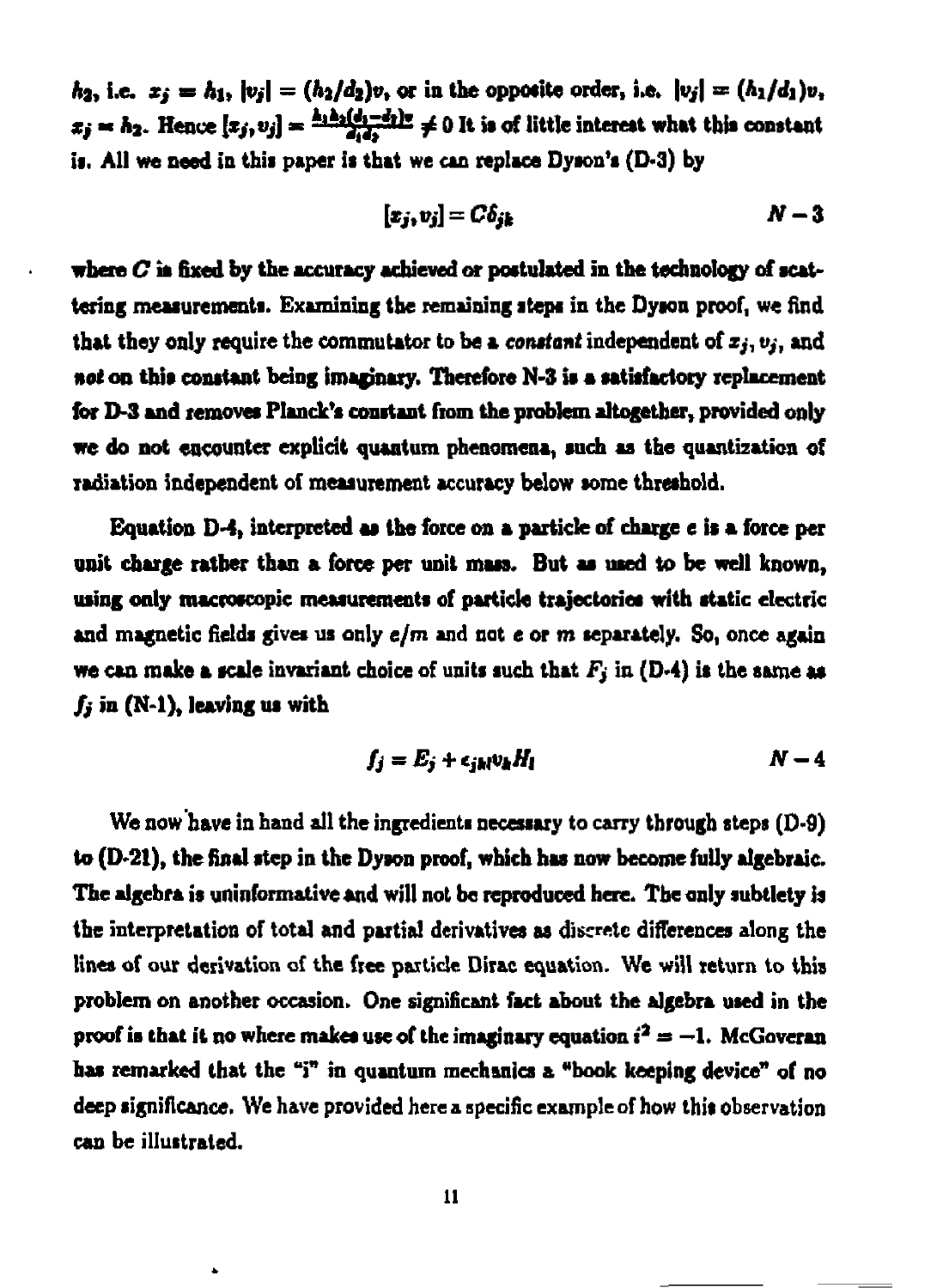## **4. QUANTIZED CONIC SECTIONS**

**Our approach to the Bohr-Sommerfeld problem'"<sup>1</sup> starts from our basic postulate that events can, but need not, occur only when they are an integral number**  of deBroglie wave lengths apart. We can then approximate circular orbits by an integral number of straight line segments representing velocities  $\beta_n = 1/137n$  and the closure constraint  $2\pi r = j\lambda$ 

**In that approach, we take double slit interference as primitive rather than macroscopic velocity change. If a beam of particles of some velocity** *v* **is incident on a slit with spacing ut followed by a detector screen a distance** *D* **downstream and the spuing between interference fringes on the screen is s, the deBroglie wavelength A is given in terms of laboratory length standards by the relation** 

$$
\lambda = \frac{\omega s}{D} \tag{4.1}
$$

**Then if a beam of particles with a different mass m' but the** *\$amt* **velocity v is incident on the same arrangement and produces a fringe spacing a\*, we can** *define*  **the mass ratio by** 

$$
m's' = ms \tag{4.2}
$$

**The similarity to Eq. 3.6 should be transparent. In discrete physics we think of 3.6 (Newton's Third Law) as** *derived* **from our quantum mechanical relation 4.2. The advantage of using 3.6 as basic is that we can then treat the classical theory as possessing non-commutativity, but in a scale invariant way down to the point where an** *absolute* **measurement of** *h* **or** *e* **has been made.** 

Once we have recognized that  $\lambda$ , in an appropriate context, continues to repre**sent the minimal measurable distance between distinct events our "scale invariant\*<sup>1</sup> treatment of scattering limited by accuracy of measurement can be applied to any macroscopic problem which is on a scale such that Planck's constant does not need to enter the analysis. Our analysis then provides a "correspondence limit"**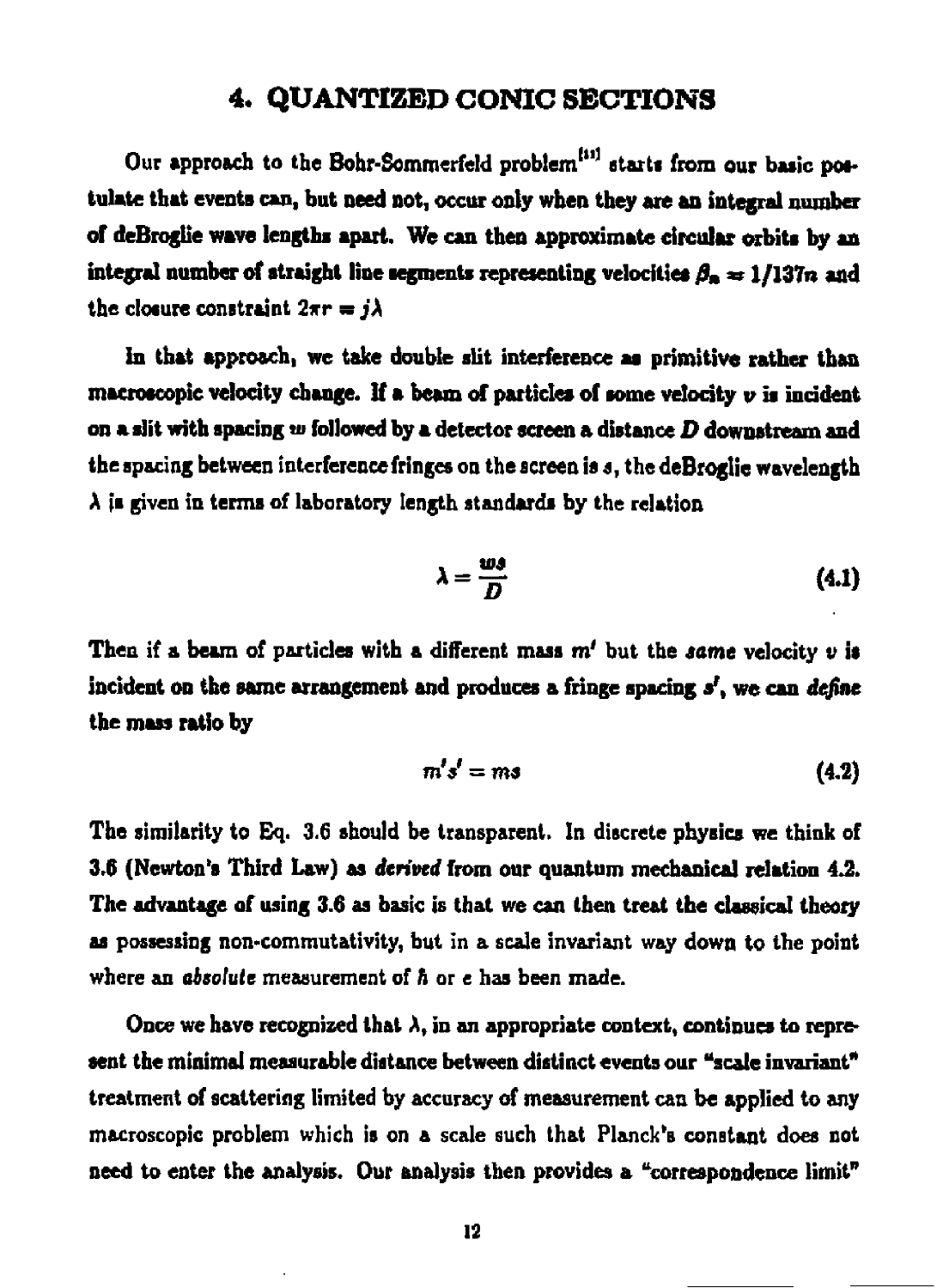for *relativiatic* quantum mechanics in all such cases. In particular, we claim to **have proved in the last chapter that Maxwell<sup>1</sup> \* Equations can he reinterpreted as a necessary consequence of any relativistic action at a distance theory which is careful to incorporate macroscopic limits on measurement, and hence** *aho* **as the correspondence limit of our relativistic particle theory.** 

**Since the primary focus of this paper ii on gravitation in the macroscopic limit, our primary interest is in elliptical and hyperbolic orbits rather than in radiation. We wilt return to quantum effects in Chapter 7, but here need only the connection between Rutherford scattering analysed classically, the analagoui problem for gravitating objects, and the relationship between hyperbolic and bound orbits. At the level of analysis we need to establish anti-gravity we can ignore both the gravitational "fine structure" splitting and the loss of energy due to radiation. Then the Coulomb problem differs from gravitation only in that (a) the coupling constant is much weaker and (b) there is currently no empirical evidence for antigravity (i.e. hyperbolic orbits corresponding to short range repulsion).** 

Since I spent some time at ANPA 13<sup>(12)</sup> discussing the relationship between **Galileo's pendulum experiment, Newton's circular orbit paradigm, circular velocities indistinguishable from c (black holes) and our quantum theory, I will defer a detailed "scale invariant" treatment along the lines sketched above to another occasion.** I simply note that if we take  $r_1$  as the perihelion distance,  $[r_1 - r_2]$  as the distance between foci and  $\beta = (k_1 - k_2)/(k_1 + k_2)$  as the velocity at perihelion, we **can construct a quantized theory of "conic sections" in terms of three of the four**  integers  $r_i, k_i$ . We then specify the fourth in terms of a macroscopic scale parame**ter such as the maximum path length of the periodic bound state orbits we use to establish our time resolution, or the maximum size of the scattering chamber we use to measure scattering angles. This in turn can be used to specify the accuracy in the ratio of asymptotic to perihelion velocities we can measure.**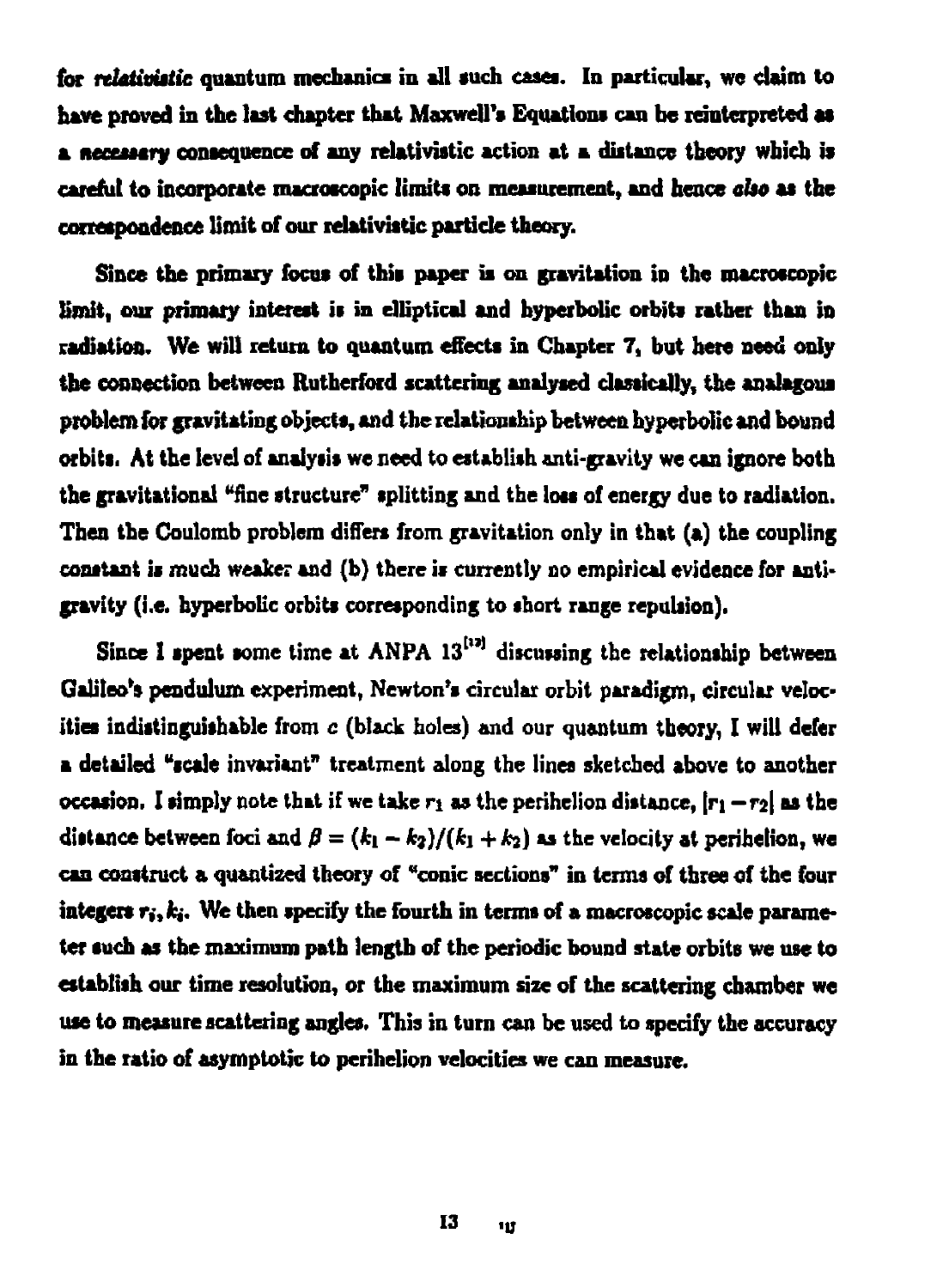## **5, CROSSING SYMMETRY PREDICTS ANTIGRAVITY**

**In our discussion of the Maxwell Equations, we made use of a scattering chamber with two entrance and two exit counter telescopes for two particle beams of different mass. This gives us eight counter firings and four velocities determined by space-time measurements. If all four particles are charged, and we back these up by measurements of the radius of curvature in a magnetic field backed up by a third counter to insure that tbe same vis still valid we end up with 16 pieces of information, and can use these to form four energy-momentum 4-vectors which are conservedpairwise between the initial and the final states. These allow us to define**  our discrete version of the usual Mandelstam variables<sup>[13]</sup>. Then any 2-2 scattering **process which can be reduced to a finite number of convergent Feynman diagrams can be calculated for our discrete variables, which have the limits of measurement already built in. Details will be presented elsewhere.** 

**One important fact about 2-2 Feynman diagrams expressed in terms of relativistically invariant variables and quantum numbers is that they are** *crossing symmetric.* **Suppose we have a diagram that represents a process in which a par**ticle of mass  $m_1$ , energy  $E_1$ , momentum  $P_1$ , angular momentum  $J_1$ , and some **collection of discrete quantum numbers** *Qi* **interacts with particle 2 similarly described to produce two particles 3 and 4 similarly described. Crossing symmetry asserts that, where the free particle kinematics of the initial and final free particle states allow, the same diagram with one, two, three or four particles changed to anti-particles represents a physical process whose probability amplitude can be computed from the same diagram in that appropriate kinematic region.** 

**In our bit-string theory, this crossing symmetry derives from the fact that, if we make the proper identification between quantum numbers and kinematic variables derived from bit-strings, interchanging O's and l's in a bit-string corresponds to interchanging particle and antiparticle. In particular, this is true of our representation of the standard model of quarks and leptons using strings of 16 bits, although the published demonstrations of this statement are incomplete. If we interchange**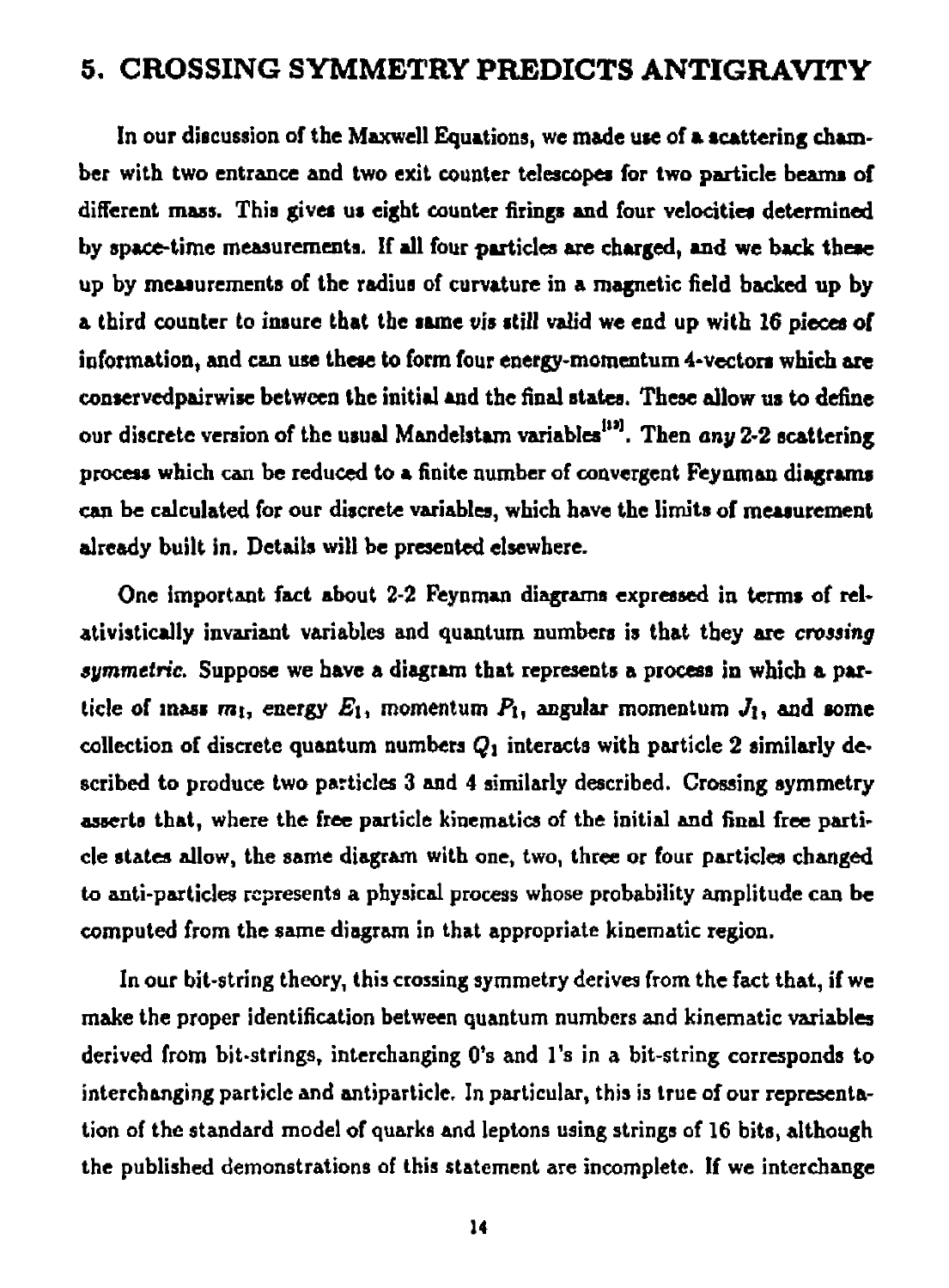the G's and I's in *all* the strings for a theory in which the combinatorial hierarchy construction has closed, we produce a dual theory which is formally distinct but **which is indistinguishable so far as** *all* **physical predictions go. I have called this Amson invariance. In conventional theories this isthe CPT theorem: changing all particles to anti-particles, reversing their velocities**  $(P_i \rightarrow -P_i)$ **, and making a mir**ror reflection across three perpendicular planes  $(J_i \rightarrow -J_i)$  can have no observable **consequences. In particular, this theorem requires particles and anti-particles to have identical ineritof masses. But in the absence of an accepted theory of quantum gravity, gravitational mass (or better "gravitational charge") could either reverse or slay the same.** 

**It is important to realize that crossing symmetry is more restrictive than CPT invariance. For instance, since we know that protons fall toward the earth, all it says that anti-protons fall toward an anti-earth. This is not helpful for constructing an** *experiment* **crusts! But crossing symmetry applied to the coulomb problem tells us that anti-particles have opposite electric charge to particles and hence that if a particle is attracted toward a center, an anti-particle will be repelled by it, This follows immediately from the conic section formalism we have developed. But for gravitation, the definition of inertial mass remains the same as for coulomb attraction, and the same crossing symmetry applies. Hence, since particles are known to attract each other grsvttationally, a particle and its anti-particle should repel each other.** *Our prediction of antugravtiy is that simple.* **It remains to try to meet objections.**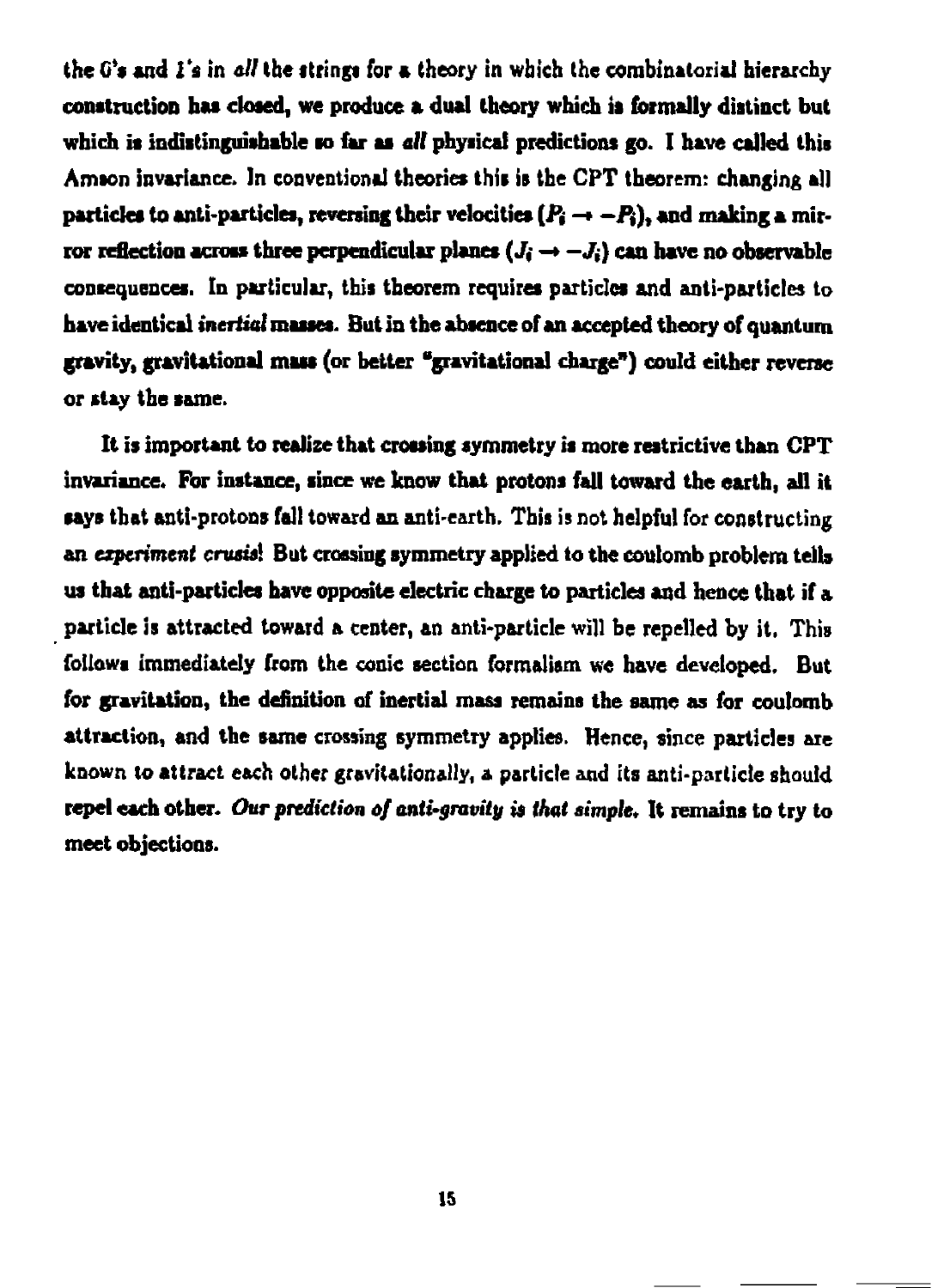# **6. THE CONVENTIONAL WISDOM\***

**To begin with, our prediction is in flat contradiction with the equivalence principle (i.e. that there it no way to detect a difference between gravitational and inertial mass) and hence with General Relativity. For many physicists this is already sufficient reason to dismiss anti-gravity out of hand. Only particle theorists and others who believe in CPT invariance will pursue the matter further. But the usual context in which CPT invariance arises is in the second quantized relativistic field theory. In such theories the electromagnetic field has massless quanta with spin 1 while gravitation has massless quanta with spin** *2.* **There is a general argument that, although the force between two particles which exchange spin 1 quanta is repulsive between a pair of particles or a pair of anti-particles, and attractive between a particle antiparticle pair, it is always attractive between** *any* **two systems which exchange spin 2 quanta.** 

However, if one looks at the "proof" of this theorem in more detail, one finds **that it does not just depend on the spin of the quanta!<sup>111</sup> In the case of any pair of particles which interact by exchanging massless quanta with integral spin** *j* **(in our case**  $j=1$  **or 2) the momentum change** p (or force) must vanish like  $p^j$  as p goes **to aero. This would be a disaster for the conventional theories, because the major effect observed for small** *p* **in etectromagnetism is the Coulomb or electrostatic force between charges. For gravitation the only directly measured force is ordinary Newtonian gravity. The spin-2 "gravitons" which the theory predicts cannot be directly detected, and whether classical gravitational radiation has been detected or not is controversial. The way conventional theory gets around this disaster is to insist that the theory be gauge invariant as well as Lorentz invariant. The low momentum limit— if one believes the somewhat tricky mathematics — then produces the desired Coulombic and Newtonian forces out of this theorists hat. But, unlike fields which have a direct connection with the observed motions of test particles, "potentials\* whether "gauge" or other, have no directly observable** 

**<sup>\*</sup> Quoted from Ref 3, with lome modification!.**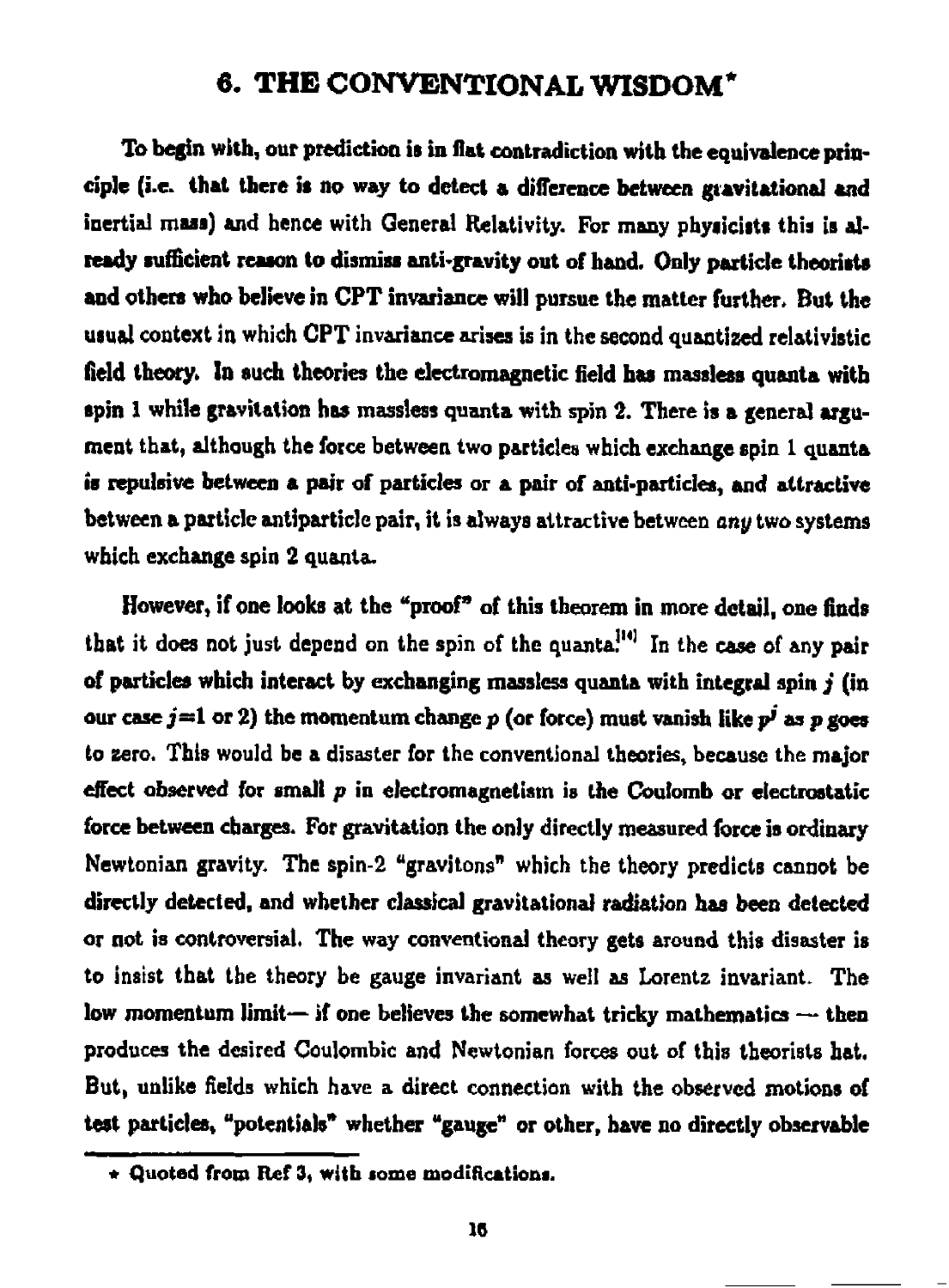**consequences. One is permitted to view them as theoretical inventions, rather than as a. transcription of empirical fact into mathematics. I made the technical**  argument at the Münich Workshop on anti-hydrogen in April, 1992.<sup>[13]</sup>

The end conclusion is that if anti-protons "fall" up, one will have to abandon both the equivalence principle (i.e. gravitational mass is identical to inertial mass) and relativistic gauge invariance. Such an experimental result would kill two the**ones with one measurement, which is a good investment when one is looking for a crucial experiment. Fortunately experimentalists arc not deterred by theoretical arguments, and** are **forging ahead as carefully as they can. We may have the answer** in five years.

## **7. QUANTUM CONSIDERATIONS**

Until the last chapter we could ignore "spin" because our fine structure **comes from our relativistic** analysis of the limitations of measurement **and does not depend on the existence** of an indivisible unit for orbital angular momentum. Historically it **was** Bohr's quantization of angular momentum via the quantization **of energy that gave a** first version of quantum mechanics. His relativistic treatment **was an after thought,** and **Sommerf**eld's successful extension did not require **the** concept **of spin.** 

**Our** relativistic treatment of Kepler's Laws shows that we **can** define **an impact parameter** from the relation  $2\pi r = j\lambda = jh/p$  and that if we define  $j = r/\lambda$ , we **have that the square of the area swept out in the time it takes to move**  $\lambda$  **is**  $\Delta A^2 =$  $\lambda^4 (j^2 - \frac{1}{4})$ . Geometrical examination of the alternatives  $\ell = j \pm \frac{1}{2}$  shows that they correspond to the straight line of length  $\lambda$  being taken as the tangent or the chord,  $\boldsymbol{r}$ espectively, showing that  $(\Delta A/\lambda^2)^2 = \ell(\ell+1)$  gives the quantum mechanical result (i.e.  $^{\mu} \ell^{2\mu} \rightarrow \ell(\ell+1)$  for the square of the orbital angular momentum  $\ell$  because **we** are **taking the geometric mean between the distinct values computed from the inscribed and circumscribed polygon. This is consistent, because the maximum linear distance between them is** *hjmc.* **If we tried to measure this difference to**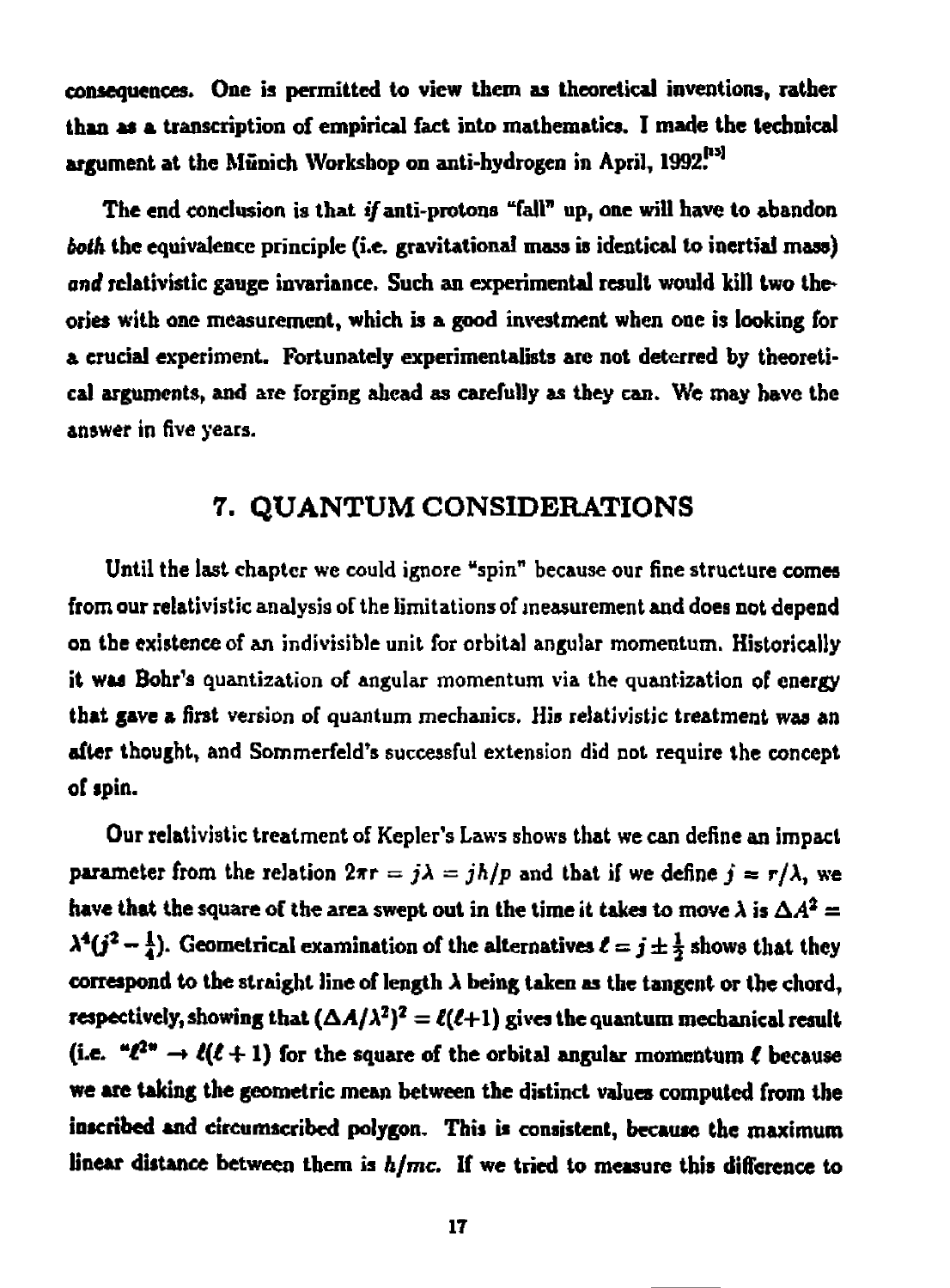the accuracy of  $\pm h/2mc$ , we would be able to create a particle anti-particle pair. and would have to include their degrees of freedom in the analysis before we could proceed.

The same analysis shows that a transition between the two possibilities changes *I* by *h*, which is equivalent to the spin-flip transition between  $\pm \frac{1}{2}\hbar$  and  $\mp \frac{1}{2}\hbar$ . So interchange of massless spin 1 quanta interacting with an orbiting spin  $\frac{1}{2}$  particle, with probability reduced by a factor of  $1/137$  compared to the Coulomb interaction, is consistent with our picture. We get the same results as QED to order  $1/137<sup>2</sup>$ without any need for gauge invariance.

The same argument shows that the Coulomb interaction, which only depends on the direction toward the attracting center and the local acceleration its field produces is spin independent and velocity independent, while the spin flip transition depends on either the traveling photon interacting with the moving charge or the magnetic field produced by the center acting on the moving charge depending on which description you wish to use. Thus we can distinguish electric from magnetic forces as static or velocity dependent as we did in Maxwell's Equations or as spin dependent or spin-independent in the quantum theory. The pictures support each other.

When we come to gravity, the positive protons, negative electrons and neutral neutrons all attract each other as well as particles of the same mass with thestandard Newtonian interaction. The velocity dependent forces only show up in the bending of starlight by the sun and the precession of the perihelion of Mercury. As we have argued elsewhere, both effects are explained by spin 2 gravitons.<sup>[14]</sup> In terms of spin, this is explicable if, as before the Newtonian term is spin independent, while the spin dependence (down by *GMm/Hc)* allows only the five distinct triplet-triplet transitions. In terms of velocity dependence this implies the extreme non-locality of coupling the motion of both objects by two velocity dependencies. This is, of course, another way of saying that the interaction is scalar (i.e. Newtonian) -tensor and distinct from the scalar (i.e. Coulombic) -vector electro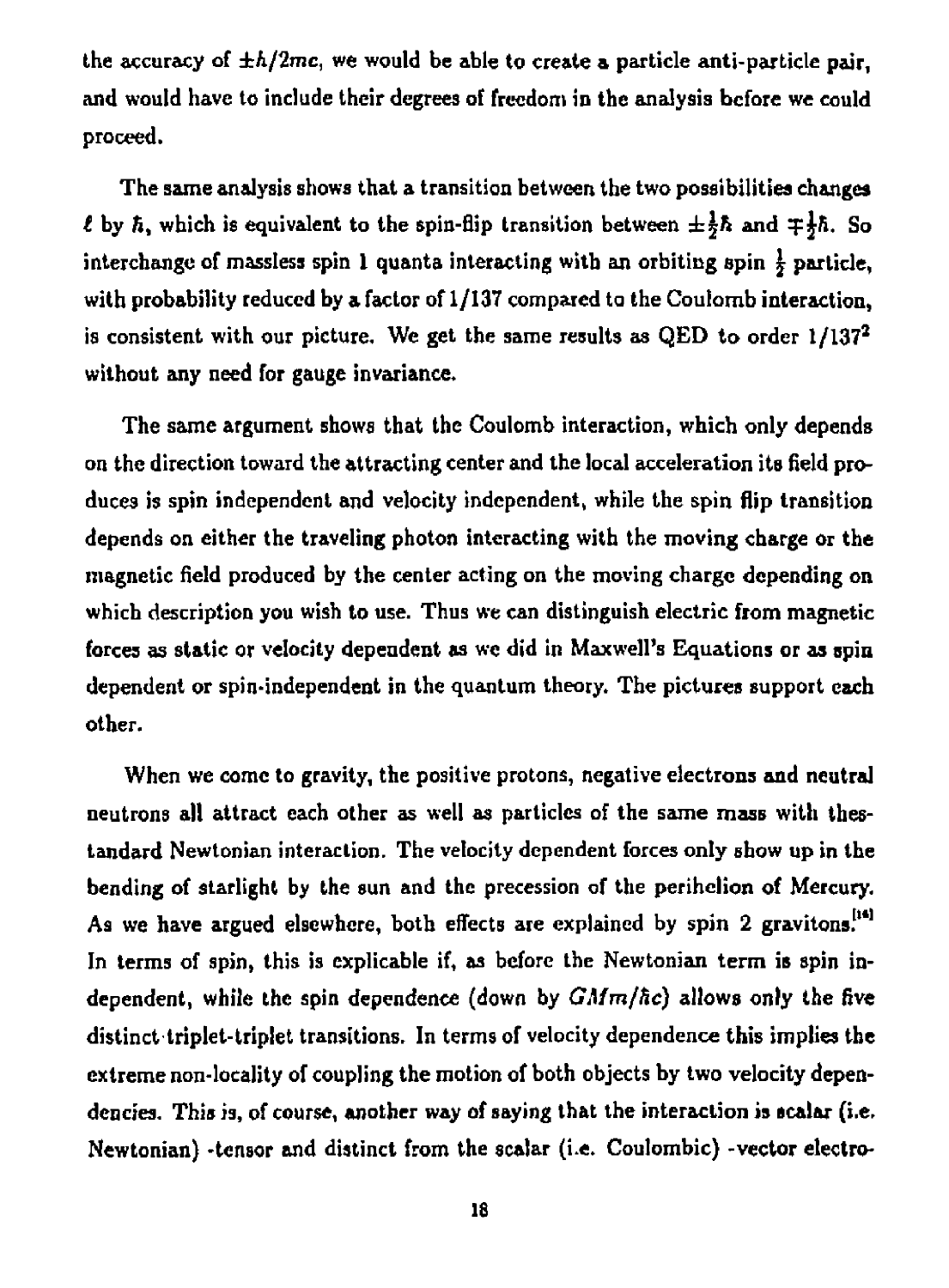**magnetic interaction. All of this fits neatly into the crossing symmetry argument for anti-gravity and hence reinforces it.** 

## **8. PRINCIPLES AND RESULTS OF MY APPROACH**

**In order to summarise the position I take with respect to the establishment, I quote from a. recent letter to a. colleague:** 

Our principles are finiteness, discreteness, finite computability, absolute nonuniqueness<sup>\*</sup> and our procedures must be strictly constructive. For us, the mathematics in which the Book of Nature is written is finite and discrete. We model **nature by** *context stmitive* **bits of information. In this sense we are participant observers.** 

**Physics, as • science of measurement, can expect that at least some of the struc**tures uncovered in nature could result from the way we perform experiments. For **example, Stillman Drake<sup>1</sup> "\* has discovered that Galileo measured the ratio of the time it takes for a pendulum to swing to the vertical through a small arc to the time it takes & body to fall from rest through an equal distance as 948/850 = 1.108 2....**  We now compute this ratio as  $\pi/2\sqrt{2} = 1.110$  7.... Thus Galileo measured this con**stant to about 0.3** *%* **accuracy (Ref, 13). fall and pendulums oscillate" independent of the units of length and time.** 

**ID any theory satisfying our principles which counts events by a single sequence of integers, any metric when extended to large counts can have at most** *three* **homogeneous and isotropic dimensions in our finite and discrete sense]" More complex degrees of freedom, indirectly inferred to be present at "short distance" automat**ically "compactify". Hence we can expect to observe at most three absolutely **conserved quantum numbers at macroscopic distances and times. Guided by current experience, we can take these to be lepton number, charge (or the z-component of weak isospin), and baryon number. These are reflected in the experimentally** 

<sup>\*</sup> eg. In the absence of further information, all members of a (necessarily finite) collection must be given equal weight.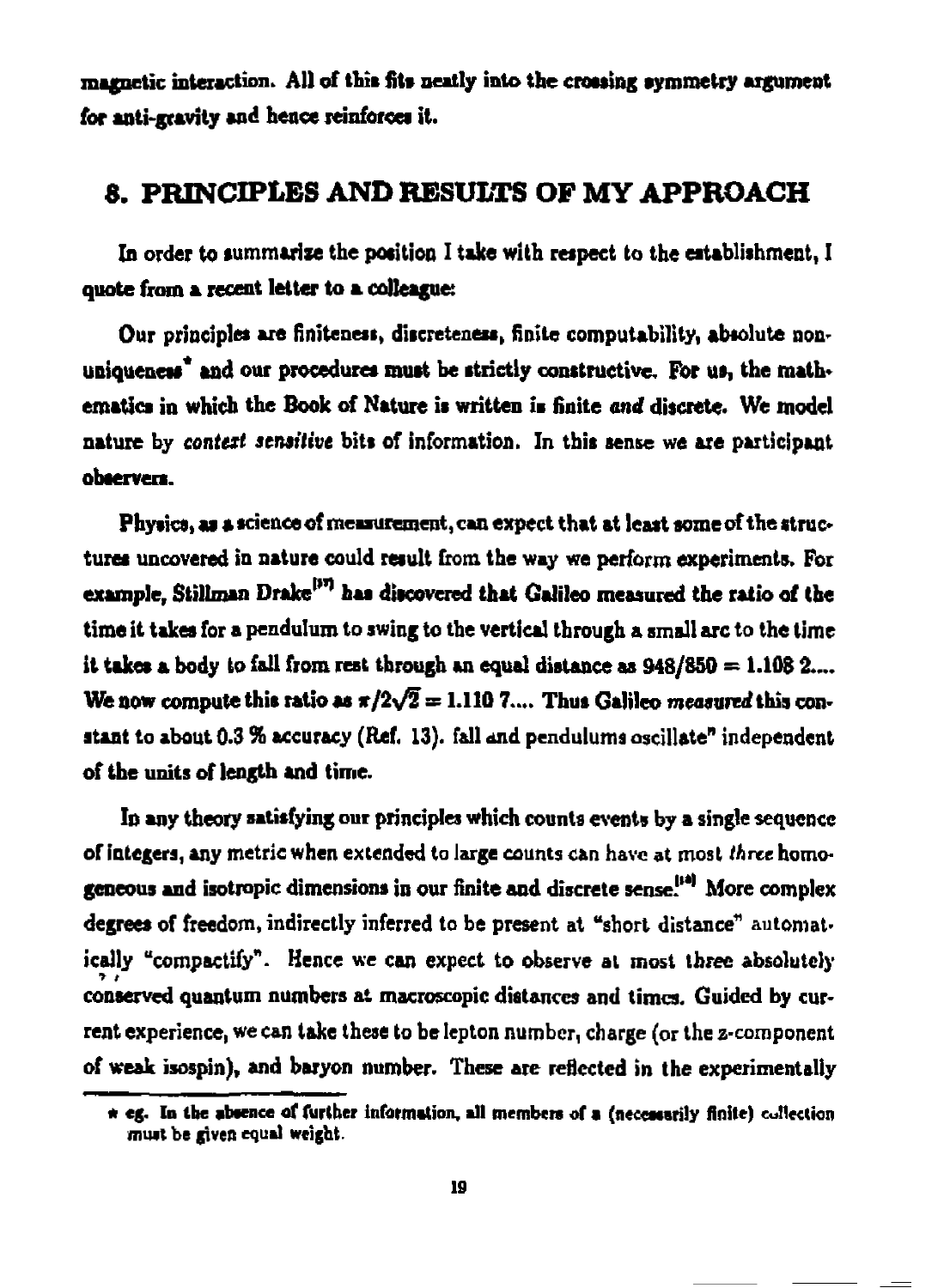**uncontroverted stability of the proton, electron and electron-type neutrino. This choice is empirical but not arbitrary, since structures with appropriate conservation laws isomorphic with this interpretation arise in our construction.** 

Take the chiral neutrino as specifying two states with lepton number  $\pm 1$  and no charge. They couple to the neutral vector boson  $Z_0$ . In the absence of additional **information, these states** *dost.* **The 4 electron states couple to two helical gamma's and the coulomb interaction. These seven states can be generated by any 3-vertex**  which includes two electron states and an appropriate gamma. These  $3 + 7 =$ **10 states when considered together then generate the** *W<sup>±</sup> .* **This completes the leptonic sector in the first generation of the standard model of quarks and leptons. Bit-strings of length 6 provide a compact representation of these states which** *closes*  **under** *discrimination* **(exclusive-or), and conserves both lepton number and the z component of weak isospin at each vertex, No unobserved states are predicted at this level of complexity, and no observed states are missing.** 

Two flavors of spin  $\frac{1}{2}$  quarks and three colored gluons provide the seven elements of the baryonic sector which generate the inferred 127 quark-antiquark, **3 quark, 3 antiquark, 8 gluon ... states (16 fermions times a color octet minus the state with no quantum numbers) needed for the "valence level" description of the quark model. Bit-strings of length 8 provide a compact model using seven**  *discriminate!!/ independent* **basis strings and again close producing only the appropriate states at this level of complexity. Combining them with the leptonic states allows the strings representing the vector bosons to be extended to length 14, producing all the vertices and only the vertices which occur in the standard wcak-clectromagnetic unification of the first generation of the standard model. Extending the whole scheme to strings of length 16 we get the three generations which are observed experimentally (and a slot with the quantum numbers of the top quark). The quarks have baryon number 1/3 and charges ±1/3, ±2/3 as re**quired. The  $0 \leftrightarrow 1$  bit-string symmetry makes CPT invariance automatic. As **already noted, if we have only three large distance quantum numbers color (although conserved) is confined, and generation number is not conserved in weak**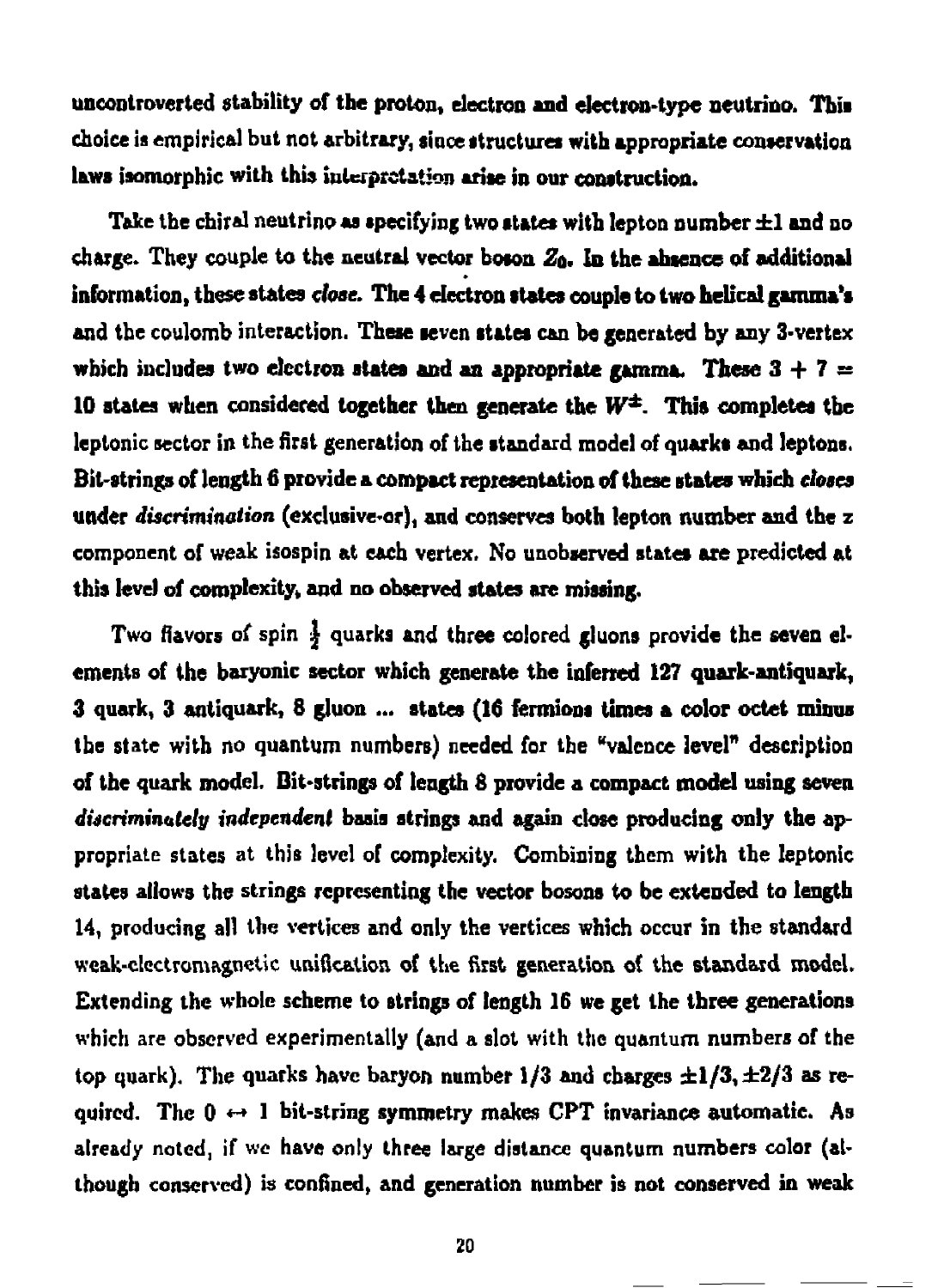**decays.** 

**We are now In a position to talk about the 137.** *Empirically* **only one of**  the 137 states required by the standard model of quarks and leptons corresponds **to the coulomb interaction. Hence, by our principle of absolute non-uniqueness, the probability of this interaction occurring is 1/137 in the absence of further information.** 

Our basic quantum mechanical postulates are that (a) the square of the invari**ant interval between two events connected by a "particle<sup>1</sup> ' wbjufc carries conserved quantum numbers and conserved ^momentum between them, is the product of two integers times (n/mc)<sup>3</sup> and that (b) space-like correlations lor particle states**  with the same constant velocity can occur only an integer number  $n<sub>\lambda</sub>$  of deBroglie wavelengths  $(\lambda = h/p)$  apart. These give us relativistic kinematics and the usual **commutation relations for position, momentum and angular momentum.** 

**If we model the hydrogen atom by events a distance r from a center we must**  have  $n_{\lambda} \lambda = 2\pi r$ . This interpretation is supported by noting that if the radius **vector sweeps out equal areas in equal times,**  $\Delta A/\lambda^2 = (n_1^2 - 1/4)(1/2\pi)^2$  **and** with  $\ell = n_{\lambda} - 1/2$ , the angular momentum is  $\ell(\ell+1)\hbar^2$ . Since these events occur with probability  $1/137n_{\lambda}$ , we get (Ref. 11) the relativistic Bohr formula<sup>01</sup> for the **hydrogen spectrum. When we include a second degree of freedom, and take proper acoount of the ambiguities in counting, we get not only the Sommerfeld formula**  but the formula for  $\alpha$  to which you object. Similarly, the fact that the basic Fermi interaction involves 16 possible states of four fermions gives us  $\sqrt{2}G_F = (256m_e)^{-2}$ **where the square root comes from the conventional interaction Lagrangtan to which experimental numbers are compared, and m<sup>F</sup> comet from the stability of the proton.** 

I am willing to grant that the original Amson, Bastin, Kilmister, Parker-Rhodes sequence 3,10,137,2<sup>127</sup> + 136, STOP - discovered in 1961 after a decade of disci**plined research — does sound like numerology. That was my own first response, I was willing to think there might be something to it** *after* **1 ;iad used the Dyson argument to identify the last two numbers u the maximum number of charged**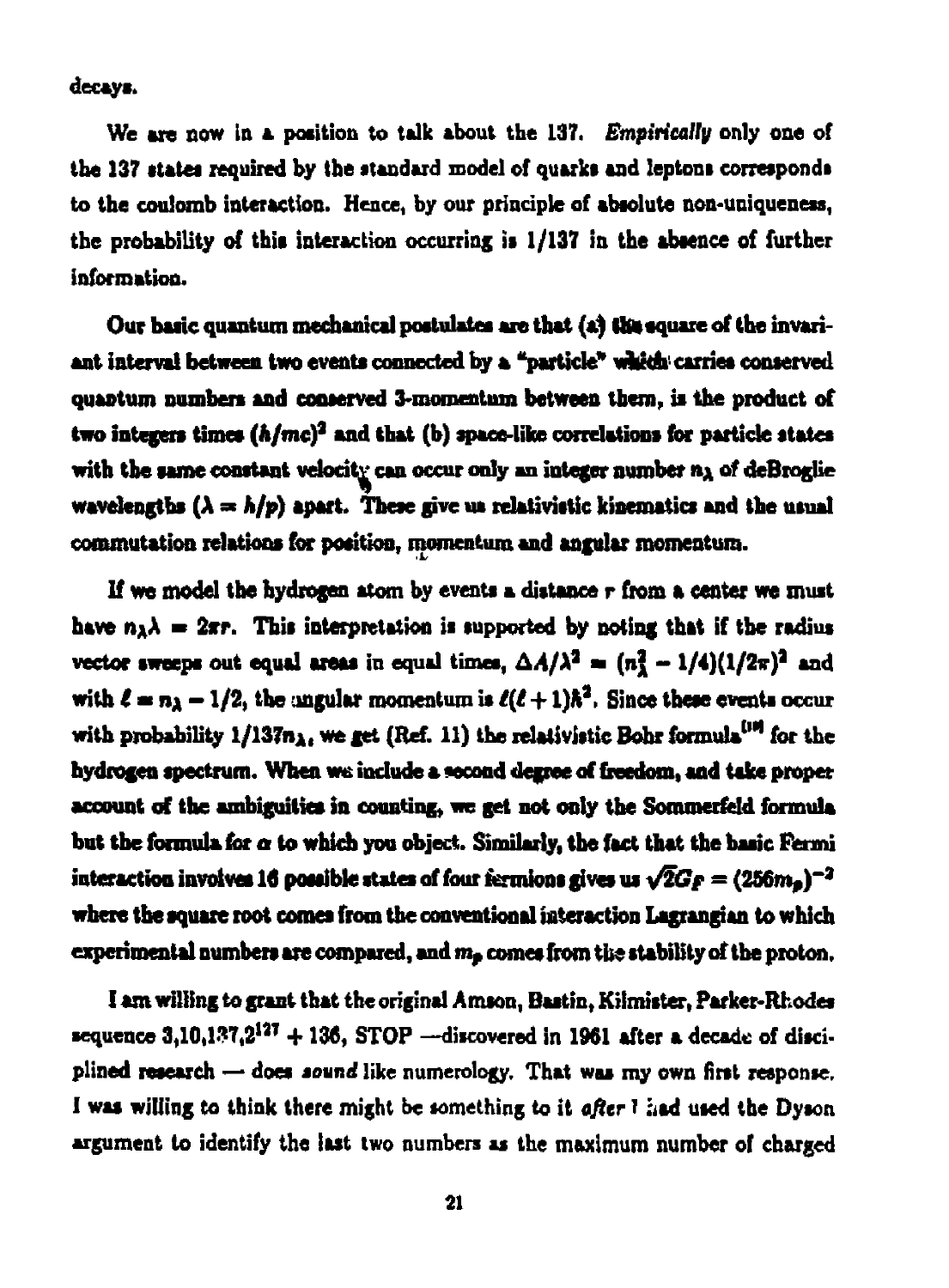**particle pain or baryona one can** *count* **within the Gompton wavelengths** *h/2mc*  **or** *kfmfC* **by, respectively, electroitatic or gravitostatic meant. In fact one of my research objectives until the mid 1980's was to find a way to kill the theory and**  get on to something more promising. What convinced me that the evolving con-**•traction could be tk. starting point for a. new physics and physical cosmology was McGoveran't calculation of the Sommerfeld formula and correction to** *a* **plus the fact that the same arguments applied to other coupling constants consistently improved agreement with experiment. I really don't think it fair any longer to call our theory "numerology".** 

**When you assert that the dielectric constant of diamond can be calculated from first principles, you must assume (correct me if I am wrong) that you already** *know*  **a number of physical constants. Of course one can relate the standards of mass, length and time as measured in the laboratory lo three dimensional constants**  (which could be  $c, \hbar$  and  $G$ ) that occur, self-consistently, in several structures derived from "first principles". But to get to diamond you will also need  $\alpha, m_{\alpha}$ , **and** *Mc* **in well defined relation to those units. Otherwise your calculation has no potential empirical test.** 

You must admit that, in your framework, these three numbers are too com**plicated to calculate from first principles. In fact, when Weinberg discusses new a finite coupling constant might emerge from currently acceptable theory, his errors are so large that he cannot even contemplate a quantitative prediction that can**  be confronted by experiment. In contrast my values for  $\alpha$ , and  $m_{\epsilon}$  are good to six **or seven significant figures, and I can argue that my "first principles" allow me to predict that the common isotopes of carbon will have masses of approximately 12 and 13 proton masses. 1 have systematic ways of improving these estimates, and also— thanks to my physical cosmology — of estimating the relative abundance of**  these two isotopes on a terrestrial-type planet with an age of  $4.5 \times 10^9$  years in a **solar system of the kind in which we are conducting experiments. Somewhere along this line my calculation from "first principles" would find empirical supplements useful, but I believe no where near as soon as yours.**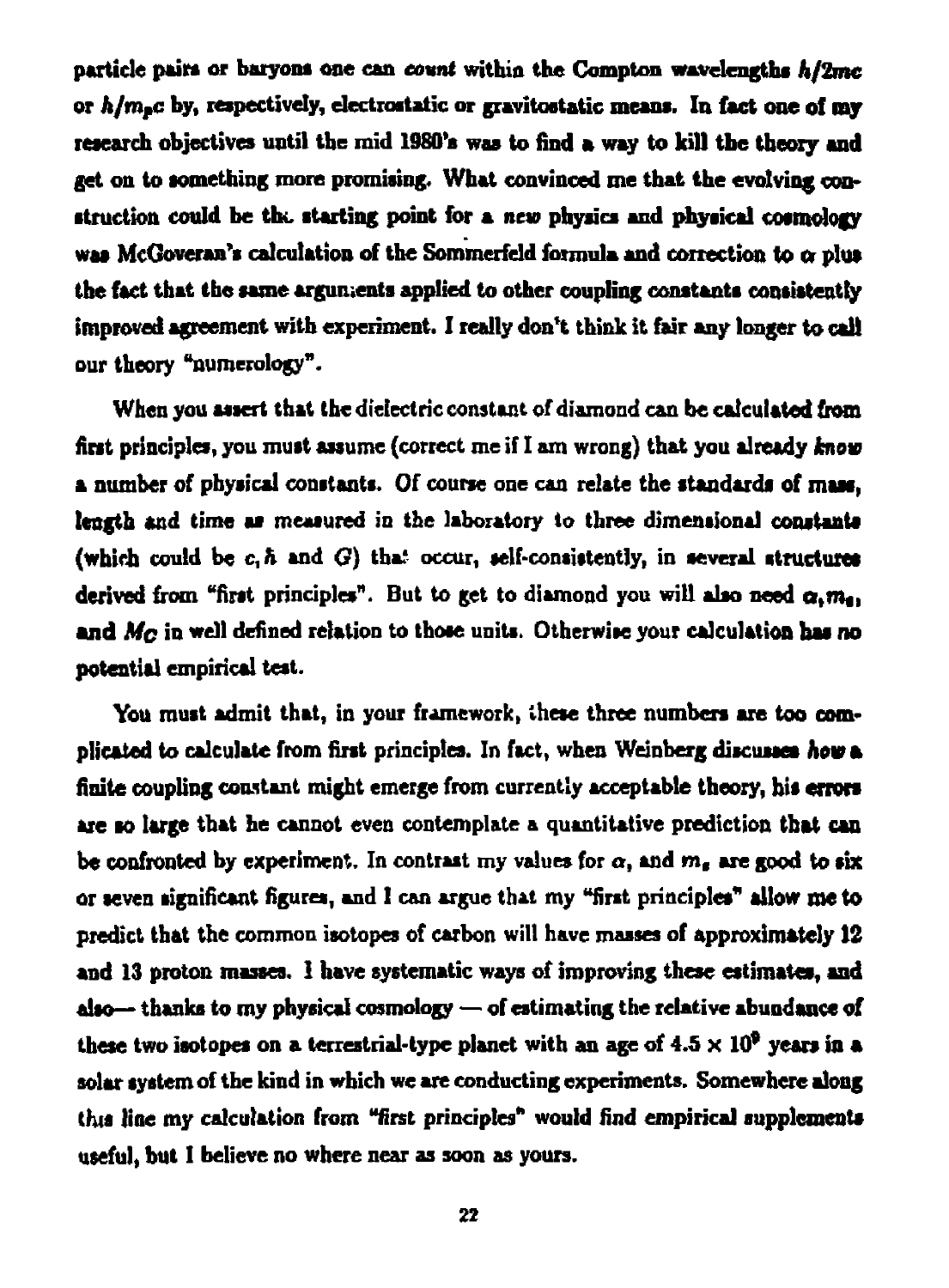**I would locate the difference in point of view between us as coming from our**  different views of "space-time". If the "quantum vacuum" (which I would prefer to call a "quantum plenum") of renormalized second quantized relativistic field **theory is the underlying concept, its properties certainly change as you "squeeze<sup>11</sup> it. The received wisdom today is that if the squeezing produces an energy den**sity something like  $10^{16}$  times that of the proton the "strong", "electromagnetic" **and "weak\* interactions come together (one basic "coupling constant" — grand**  unification) and that if one can extend the theory another three orders of mag**nitude, gravitation will find its appropriate place in the scheme. It seems to me that adopting "principles", however beautiful, that force one to go thirteen orders of magnitude beyond currently possible experimental tests to define fundamental parameters is — to say the least — a peculiar methodology for a physicist.** 

**On the other hand, if one starts here and now with separated charges and massive particles and "empty" or "constructed" space as the first approximation, one can** *tncamrt* **masses and coupling constants in a well defined way. If one can — as we claim — get good approximations for these values from "first principles" and systematically improve the predictions, I fail to see why such values cannot be considered "primordial". After the universe becomes optically thin, we predict about 2 x 10~<sup>1</sup> <sup>0</sup> baryons per photon. This both is in agreement with observation and supports our "empty space" philosophy,** 

**I have recently succeeded^ in deriving the solutions of the free particle Dirac equation by summing the "vacuum fluctuations" in such a way that they cancel out leaving the** *phyiicat* **mass of the particle as a first approximation. The calculation is simple, and I will be happy to write it out for you if you are interested. The**  hydrogen atom and fine structure we already have, s noted above "Running" **coupling constants are unitarity corrections to the low energy values from which we start. We should have the Lamb shift, jtc. before too long.** 

**Since I know you are concerned about "time", I beg you to consider the proposition that, for finite beings who can count, keep records, and retrieve those records,**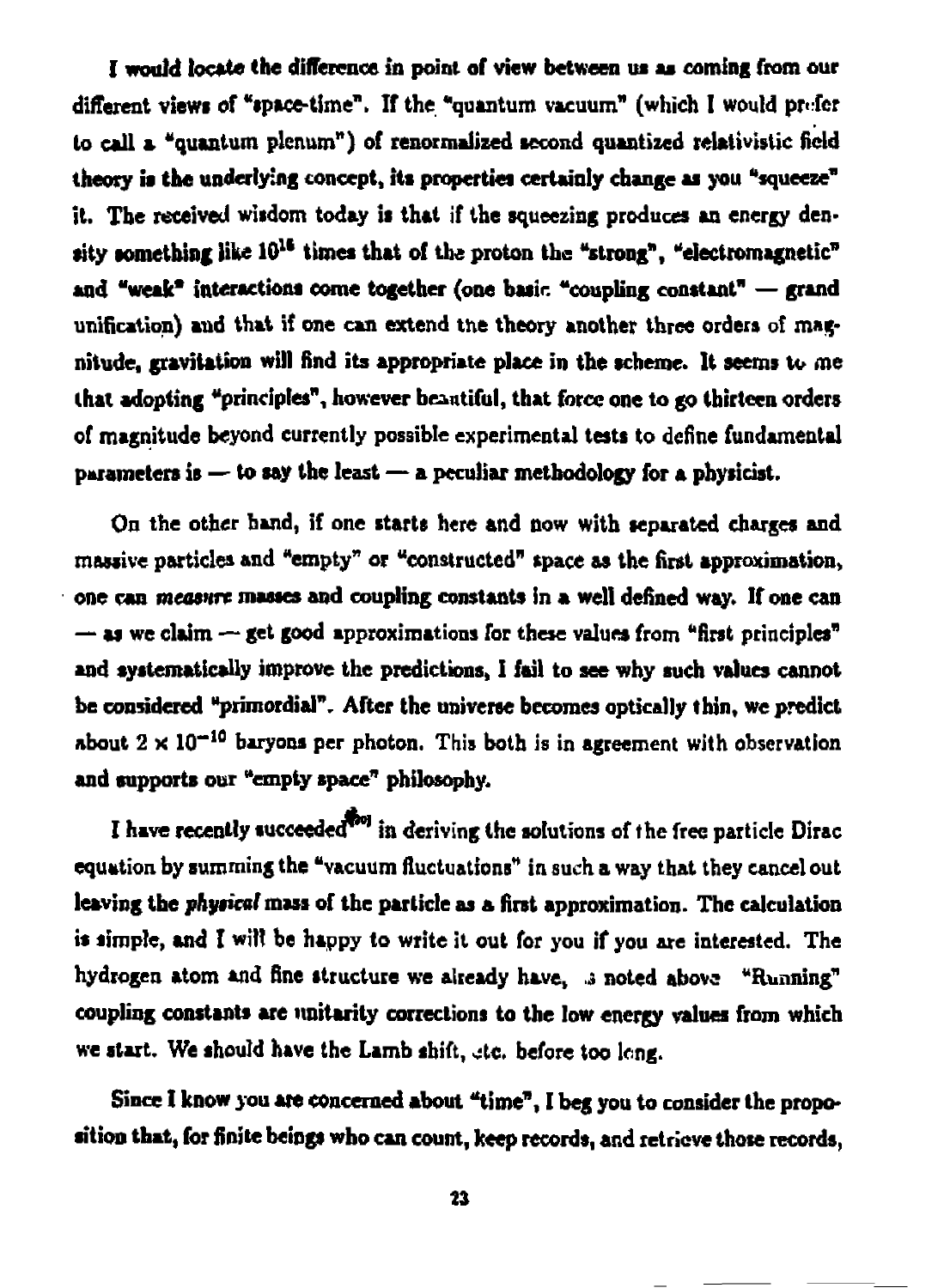time is simply a finite counting parameter for these recorded or remembered events which can be put into correspondence with the integers interpreted as irreversible **count ing numbers. In the absence of further information, events which are assigned to the same integer must be given equal weight. This is one way to see why "indistinguishablcs" must enter our theory in an essential way and lead us into new mathematical territory.** 

## **9. CONCLUSION**

**All we need is a major experimental success, such as anti-gravity, to put us on the map,** 

## **ON TO THE 21<sup>57</sup> CENTURY!**

 $\qquad \qquad =$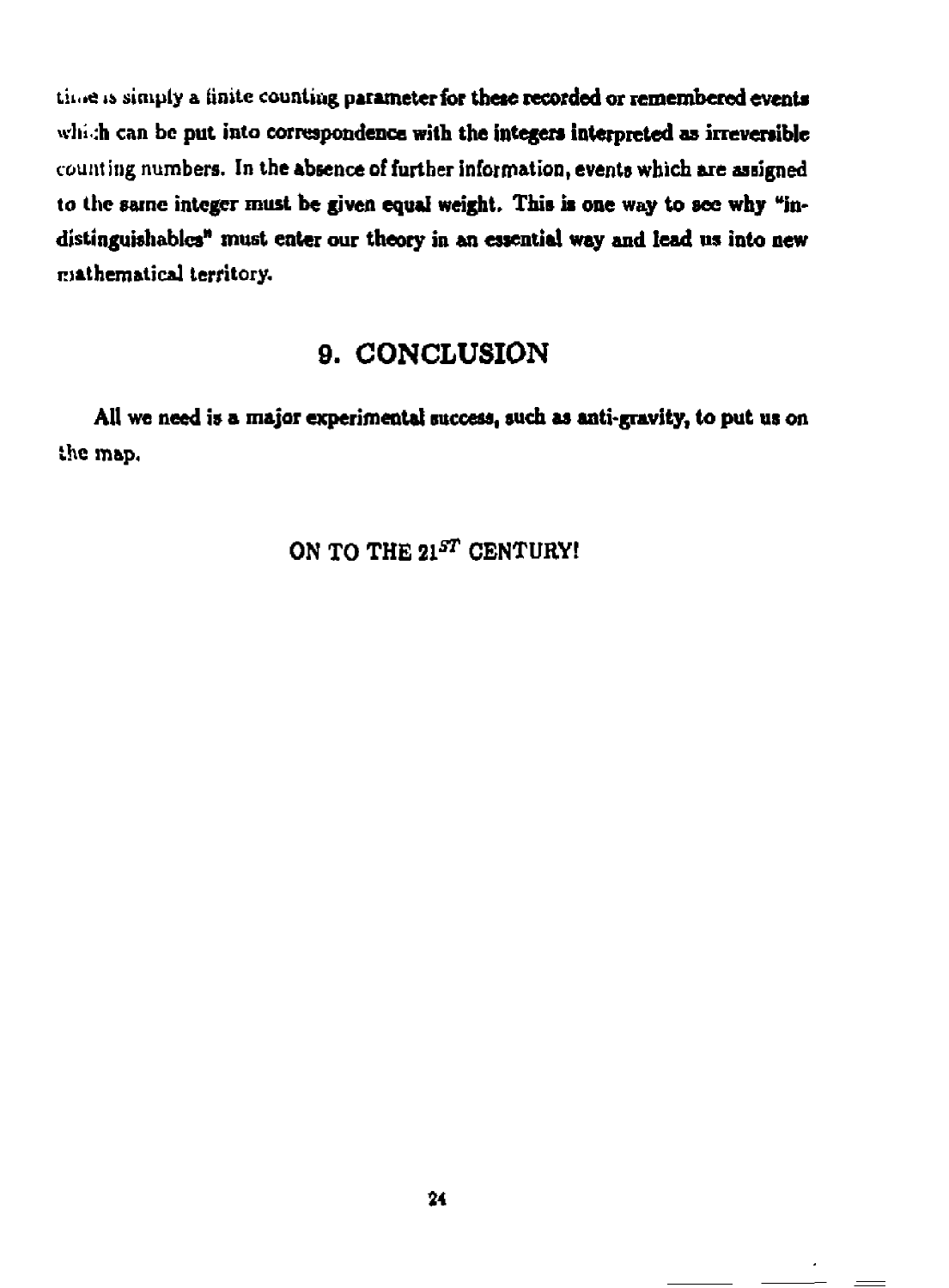## **REFERENCES**

- 1. H.P.Noyes, *Physics Today,* pp 99-100, Much, 1992.
- 2. H.P.Noyes **and** S.Slarson, "Discrete Anti-Gravity" in *Interdisciplinary Mod*eft *in Science: Proc. ANPA WEST* 7, F. Young, ed., ANPA WEST, 409 Lealand Ave., Stanford, CA 94306,1991.
- 3. H.P.Noyes, "Anti-Gravity", *ANPA WEST Jour.,* 3, No. 1,1-4 (1992).
- 4. N.Bohr and L.Rosenfeld, *Det, KoL Danske Videnskabernes Selskab., Matfys. Med.*, **XII**, 8 (1933).
- 5. L. Roaenfeld, in *Niels Bohr and the Development of Physics,* pp 70-95.
- 6. H.P.Noyea, "Electromagnetism from Counting", *Physical Interpretations of Relativity Theory. III.,* M.C. Duffy, ed, Imperial College, London, 1992 (in press) and SLAC-PUB-5858 (Dec. 1992).
- 7. FJ.Dy«H>, *Am. J. Phys\** 58,209-211 (1990).
- 8. H.P.Noyes, "On Feynman's Proof of the Maxwell Equations", SLAC-PUB-5411, presented at the *XXX Internationale Univcrsitatswoken fur Kernphysik,* Schladming, Austria, Feb. 27- Mar.8,1991.
- 9. H.P.Noyet, "Feynman's Proof of the Maxwell Equations", SLAC-PUB-5588, Nov., 1991(unpublished).
- 10. H.P.Noyes, "The RQM Triangle: a paradigm for Relativistic Quantum Mechanics" in *Constructing the Object,- Proc. ANPA WEST S,* F.Young, ed., ANPA WEST, 409 Leafand Ave., Palo Alto, CA 94306.
- 11. D.O.McGoveran and H.P.Noyes, *Physics Essays,* 4,115-120 (1991).
- 12. H.P.Novet, "On The Measurement of x", *Proc. ANPA IS,* C.W.Kilmistcr, ed. and SLAC-PUB-5732, Feb. 7,1992.
- 13. *Particle Properties Data Book,* June 1992, available from Berkeley and CERN, p, 162 et.seq.
- 14. S.Weinberg, *Phys. Rev., 4* B, 76 (1965).
- 15. H.P.Xoyea, *ANTI-HYDROGEN; The cusp between* Quantum *Mechanics and General Relativity,* SLAC-PUB-5856, September 1992 (unpublished).
- 16. H.P.Noyes, "Observable Electromagnetic and Gravitational Orbits and Trajectories in Discrete Physics", *Physical Interpretations of Relativity The~ ory.L,* M.C. Duffy, ed, Imperial College, London, 1988, pp. 42-G1 and SLAC-PUB-4690 (Nov. 1988).
- 17. Stillman Drake, *Galileo: Pioneer Scientist,* University of Toronto Press, 1990, p. 8, p. 237,
- 18. D.O.McGoveran and H.P.Noyes, "Foundations of a Discrete Physics", in *Discrete and Combinatorial Physics,* H.P.Noyes, ed., Theorem 13, p. 59.
- 19. N.Bohr, *Phil. Mag.* 332, Feb. 1915.
- 20. H.RNoyes, "Lectures on Bit-String Physics" in Philosophy 242a, Stanford University, Fall, 1991.